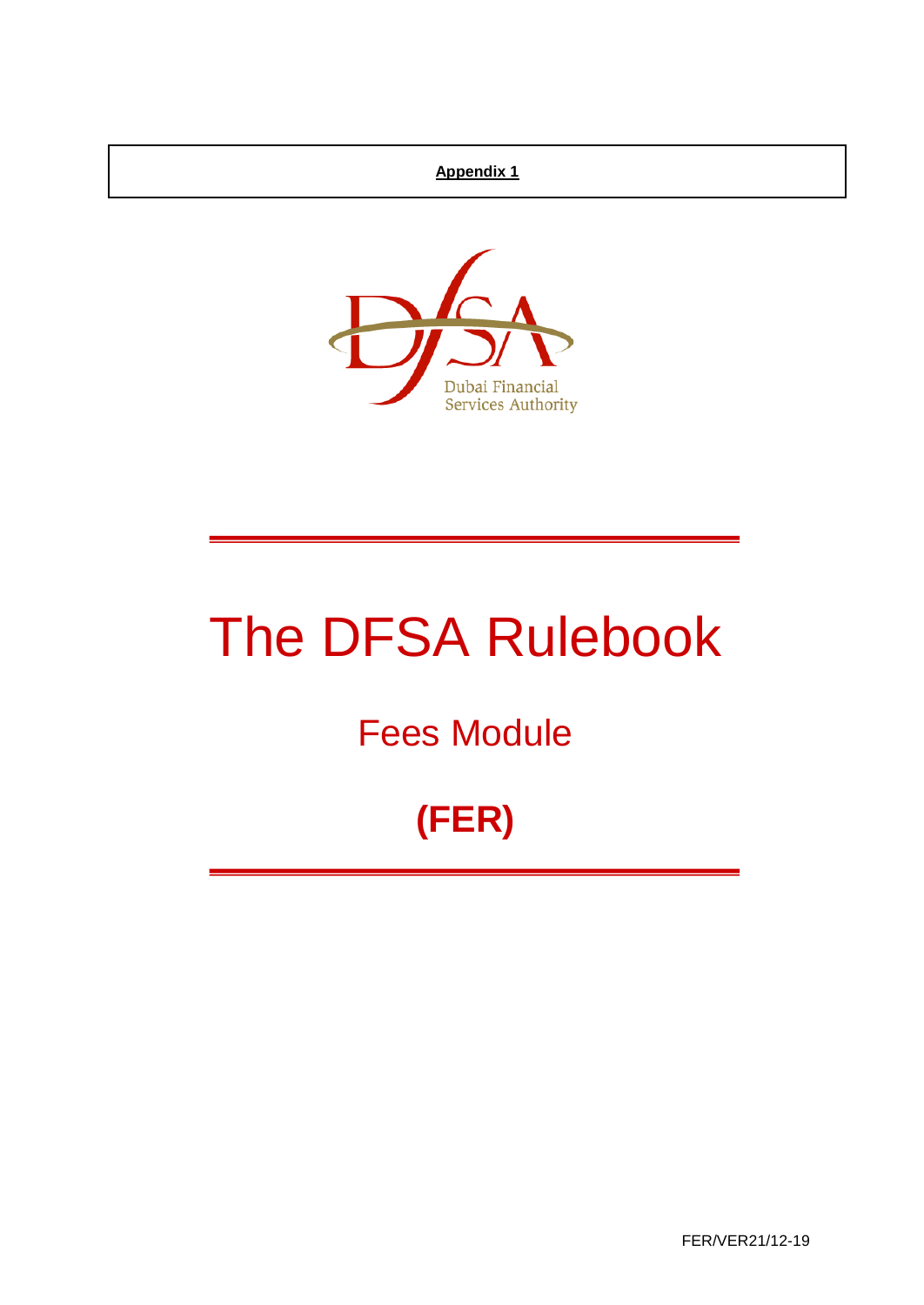

## **Contents**

The contents of this module are divided into the following chapters, sections and appendices:

| 1.             |                                                                              |  |
|----------------|------------------------------------------------------------------------------|--|
| 1.1            |                                                                              |  |
| 1.2            |                                                                              |  |
| 2.             |                                                                              |  |
| 2.1            |                                                                              |  |
| 2.2            |                                                                              |  |
| 2.3            | Application to register as a Registered Auditor or Audit Principal 8         |  |
| 2.4            |                                                                              |  |
| 2.5            |                                                                              |  |
| 2.6            | Application for Recognition as a Recognised Body or Recognised Member 8      |  |
| 2.7            | Applications relating to Authorised Individuals and Key Individuals9         |  |
| 2.8            |                                                                              |  |
| 2.9<br>2.10    | Application for admittance of Securities to the Official List of Securities9 |  |
| 2.11           |                                                                              |  |
|                |                                                                              |  |
| 3              |                                                                              |  |
| 3.1            |                                                                              |  |
| 3.2<br>3.3     |                                                                              |  |
| 3.4            |                                                                              |  |
| 3.5            |                                                                              |  |
| 3.6            |                                                                              |  |
| 3.7            | Designated Non-Financial Businesses and Professions (initial period)  16     |  |
| 3.8            | Designated Non-Financial Businesses and Professions (subsequent periods)16   |  |
| 3.9            |                                                                              |  |
| 3.10           |                                                                              |  |
| 3.10A          |                                                                              |  |
| 3.11           |                                                                              |  |
| 3.12           |                                                                              |  |
| 3.13           |                                                                              |  |
| 4              |                                                                              |  |
| 4.1            |                                                                              |  |
| 4.2            |                                                                              |  |
| 4.3            | Seeking consent to commence a regulatory proceeding before the FMT21         |  |
| 5              |                                                                              |  |
| 5.1            |                                                                              |  |
| 6              |                                                                              |  |
| $\overline{7}$ |                                                                              |  |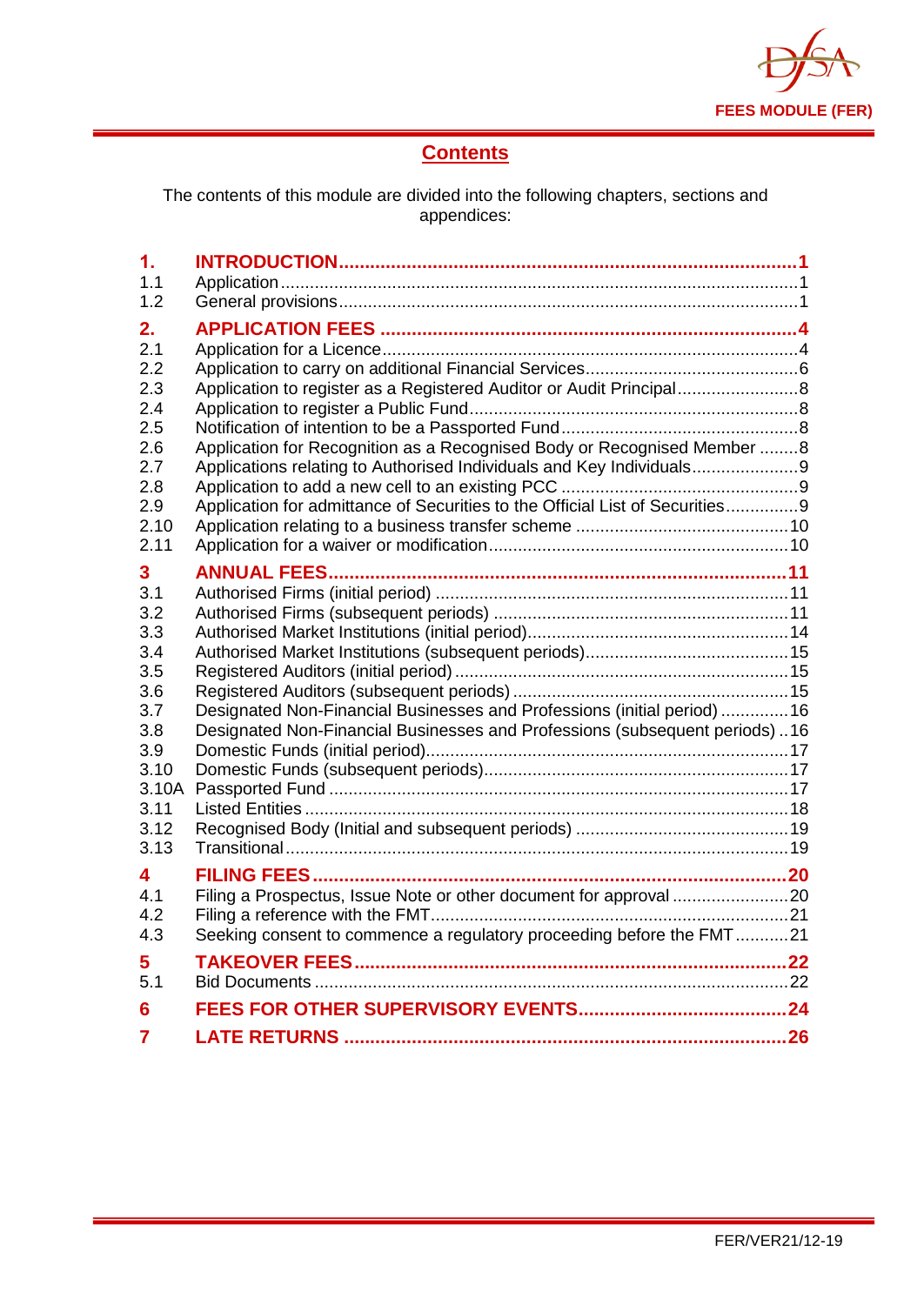

## <span id="page-2-0"></span>**1. INTRODUCTION**

## <span id="page-2-1"></span>**1.1 Application**

**1.1.1** This module applies to a Person to whom a provision in legislation administered by the DFSA applies.

## <span id="page-2-2"></span>**1.2 General provisions**

#### **Due date for payment of fees**

- **1.2.1** Where pursuant to chapter 2 or 4, a fee is payable for any application to the DFSA, the application will not be regarded as submitted until the fee and any supplementary fee has been paid in full.
- **1.2.2** In regard to fees payable pursuant to chapter 3:
	- (a) the initial annual fee must be paid in full to the DFSA within 21 days of the date on which the Licence, Recognition or registration is granted or notification made; and
	- (b) subsequent annual fees are payable in advance and must be paid in full to the DFSA:
		- (i) in the case of a Person other than a Registered Auditor, on or before 1 January of the calendar year to which the fee relates;
		- (ii) in the case of a Registered Auditor, on or before 1 March of the calendar year to which the fee relates; and
		- (iii) in the case of a Passported Fund, on or before the anniversary of the date of notification.

#### **Guidance**

In regard to the payment of subsequent annual fees, invoices will be issued at least 21 days before the specified date for payment.

- **1.2.3** In respect of a fee payable pursuant to chapter 5, payment must be made to the DFSA by the Bidder:
	- (a) at the time of filing of the Bid Document with the DFSA; and
	- (b) before the document is posted.

#### **Guidance**

If a fee under chapter 5 is not paid by the date on which it becomes due, the Person is in breach of a Rule and the DFSA is entitled to take action including, but not limited to, taking steps to suspend or cancel listing.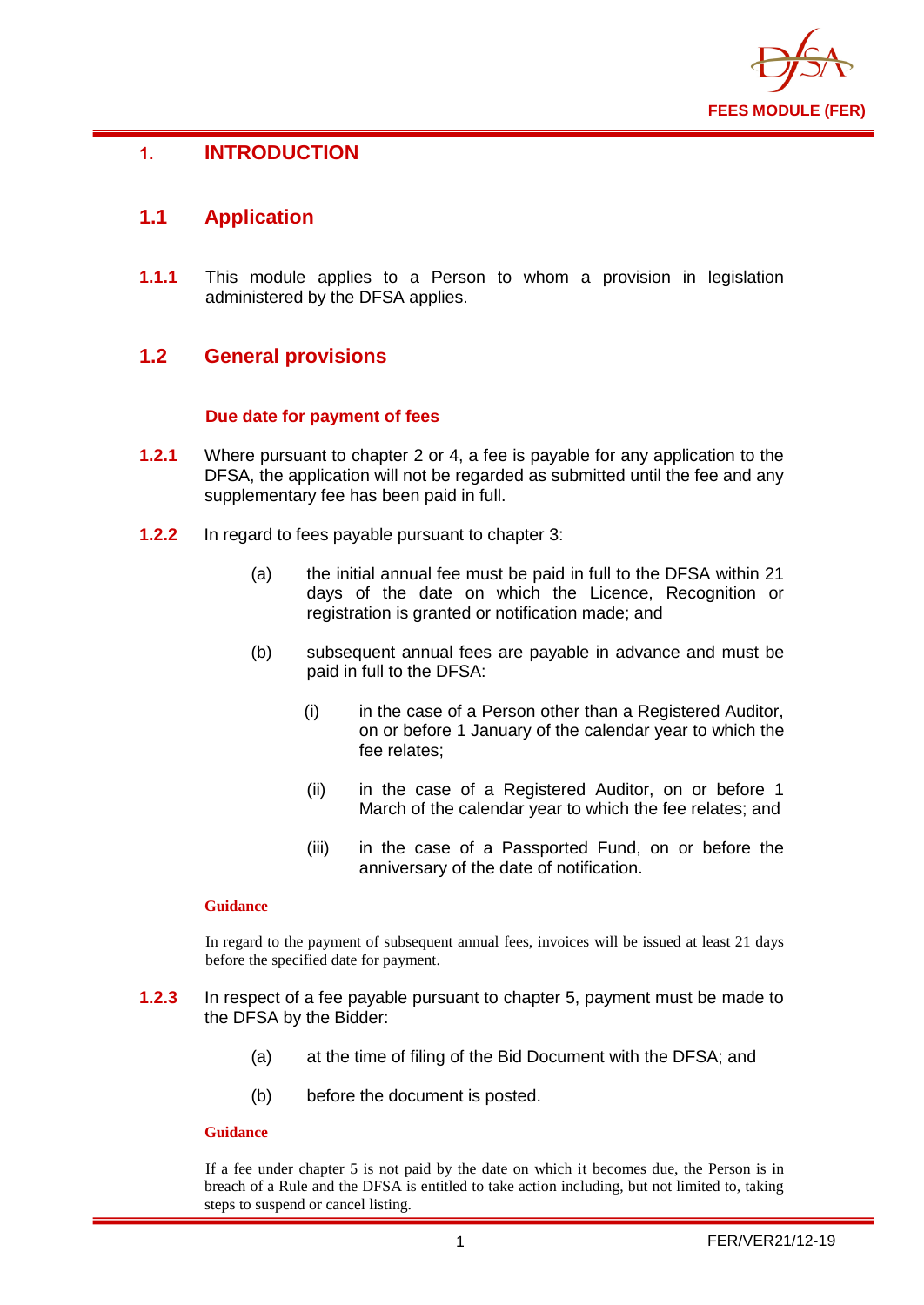

- **1.2.4** If a fee is payable under chapter 6 for an application, notification or request, the application, notification or request will not be regarded as submitted until the fee has been paid in full.
- **1.2.5** If a fee is payable under chapter 7, the fee must be paid in full within 21 days after the DFSA issues an invoice for that fee.

#### **Reduction, waiver or refund of fees**

**1.2.6** The DFSA may reduce, waive or refund all or part of any fee if it considers that, in the exceptional circumstances of a particular case, it would be equitable to do so.

#### **Supplementary fees**

- **1.2.7** (1) The DFSA may require a Person to pay to the DFSA a supplementary fee in circumstances where it expects to incur substantial additional costs in dealing with an application, notification or conducting ongoing supervision.
	- (2) The procedures in Schedule 3 to the Regulatory Law apply to a decision of the DFSA to require a Person to pay a supplementary fee.
	- (3) If the DFSA decides to require a Person to pay a supplementary fee, the Person may refer the matter to the FMT for review.
	- (4) If the DFSA requires a supplementary fee to be paid, it must issue an invoice to the Person concerned and the Person must pay the fee by the date specified in the invoice.

#### **Guidance**

- 1. The application and annual fees already include an element for specified complexity and other circumstances meriting an appropriate increase to the basic fee. However, if, in the DFSA's opinion, the reasonably estimated cost of dealing with a matter (based on the time likely to be spent on it) is likely to exceed the amount provided for in these Rules, the DFSA may impose a supplementary fee to cover the additional time it reasonably expects to spend on the matter. Such circumstances could include, for example:
	- (a) complex applications by reason of the applicant's start-up profile, origin, ownership structure or proposed business model;
	- (b) cases where it may be necessary to conduct intense supervisory scrutiny of an entity from a risk perspective;
	- (c) novel proposals and applications that cover untested ground or untested areas of the regulatory regime;
	- (d) if a transaction or event involving a Listed Entity, such as an acquisition, disposal, takeover, merger or significant corporate event, is likely to cause the DFSA to incur substantial additional costs; or
	- (e) if the DFSA is likely to spend significant time on an issue affecting a Recognised Person, such as if the DFSA has to liaise with its home supervisor or carry out additional supervisory scrutiny of the Person.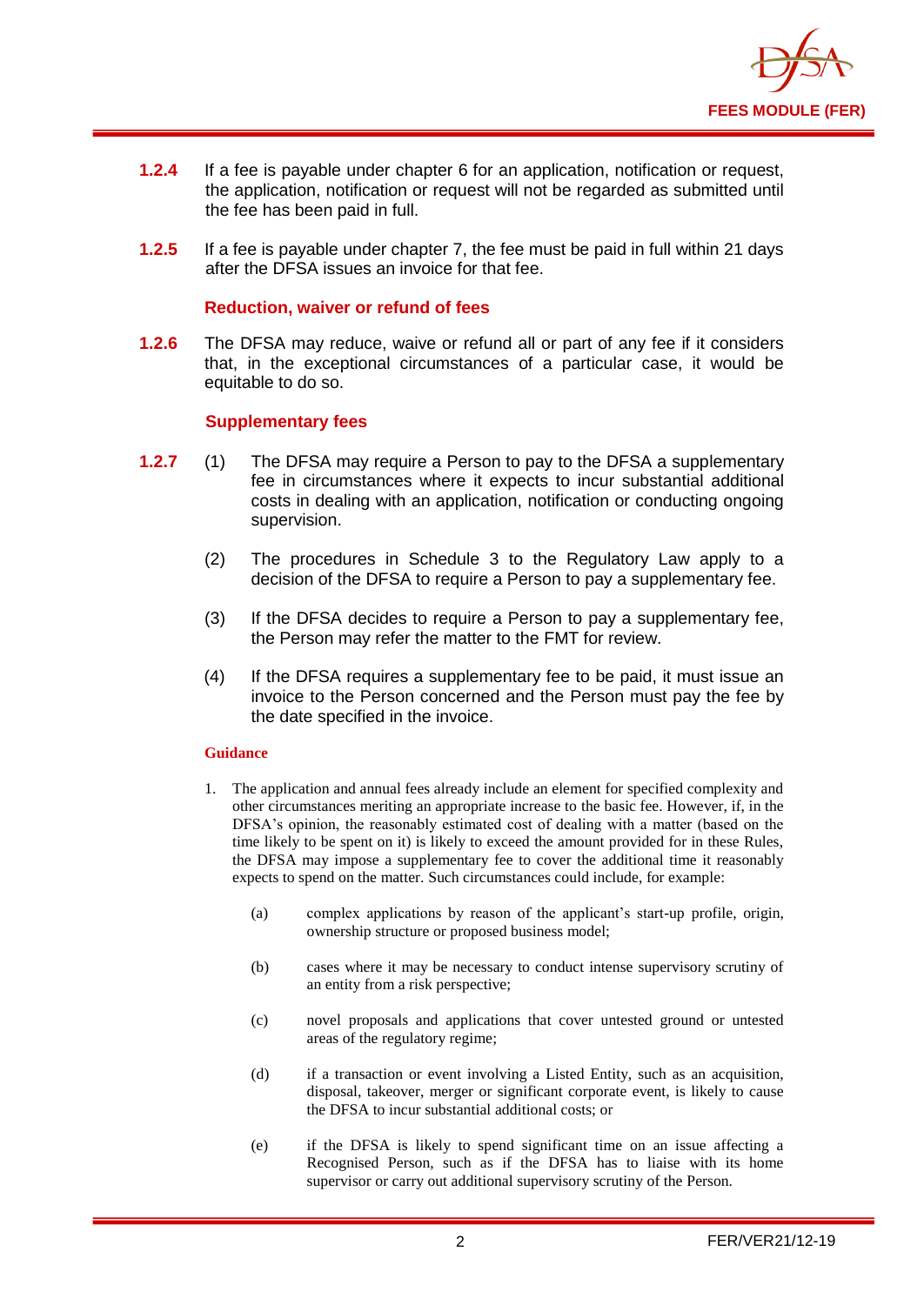

2. The purpose of the supplementary fee is to enable the DFSA to cover its costs for resources used in exceptional circumstances to deal with particular cases. The supplementary fee is not intended to be a general revenue raising tool, nor is it the DFSA's intention to use it as a means to make profits in relation to particular cases.

#### **Method of payment**

- **1.2.8** A fee payable under FER must be paid:
	- (a) in United States Dollars; and
	- (b) by a bank transfer made to the DFSA's bank account.

#### **Late payment fee**

- **1.2.9** (1) If a fee referred to in Rule 1.2.2, 1.2.5 or 1.2.7 is not paid in full by the due date, the non-payment incurs a late payment fee of:
	- (a) \$1,000 or an amount equal to 3% of the fee due (whichever is the greater); plus
	- (b) the fee due shall be increased by 1% for each calendar month, or part of a calendar month, that it remains outstanding after the due date.
	- (2) Nothing in this Rule limits the right of the DFSA to take any other action.

#### **Guidance**

If a Person does not pay a fee by the due date, the Person is in breach of a Rule and the DFSA is entitled to take action including, but not limited to, taking steps to withdraw the Person's authorisation, registration or recognition.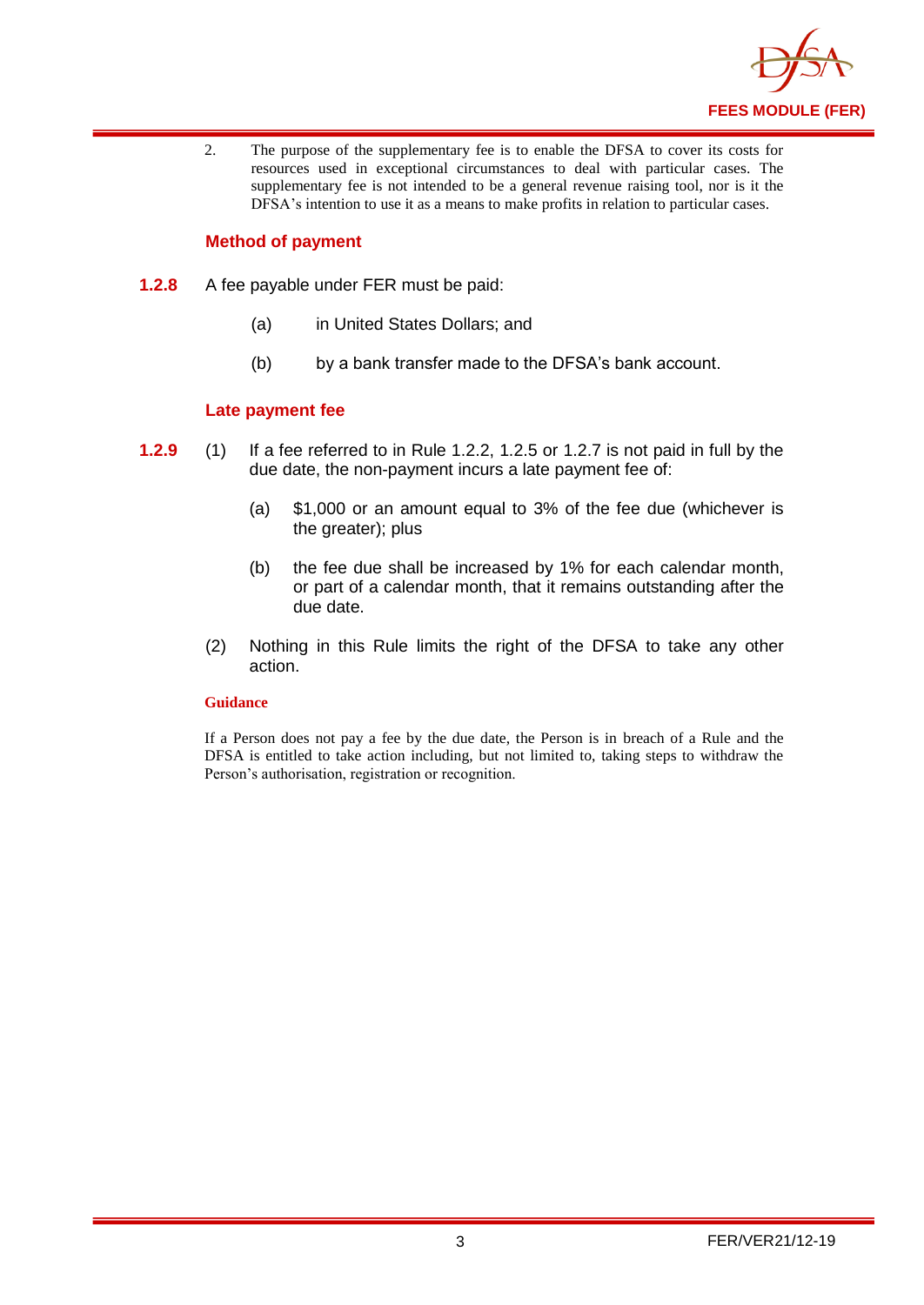

## <span id="page-5-0"></span>**2. APPLICATION FEES**

## <span id="page-5-1"></span>**2.1 Application for a Licence**

- **2.1.1** (1) An applicant applying for a Licence authorising it to carry on one or more Financial Services specified in the left hand column of the table in (2) must pay to the DFSA:
	- (a) the highest of the corresponding fees in the right hand column of that table; plus
	- (b) the fee in (3) if any of the specified factors apply.
	- (2) This is the table referred to in (1):

| Accepting Deposits or Providing Credit.                                                                                                                               | \$70,000 |
|-----------------------------------------------------------------------------------------------------------------------------------------------------------------------|----------|
| Dealing in Investments as Principal (except as a<br>matched principal).                                                                                               | \$40,000 |
| Effecting Contracts of Insurance or Carrying Out<br>Contracts of Insurance (except as a Captive<br>Insurer, as a PCC, or as an ISPV).                                 | \$40,000 |
| Managing a Collective Investment Fund if any<br>Fund to be managed is not a Qualified Investor<br>Fund or an Investment Company managed by its<br>Corporate Director. | \$10,000 |
| Managing a Collective Investment Fund if the<br>Funds to be managed will only be Qualified<br><b>Investor Funds.</b>                                                  | \$5,000  |
| Managing a Collective Investment Fund if it is an<br>Investment Company managed by its Corporate<br>Director.                                                         | \$5,000  |
| Dealing in Investments as a matched principal.                                                                                                                        | \$25,000 |
| Dealing in Investments as Agent.                                                                                                                                      | \$25,000 |
| Managing Assets.                                                                                                                                                      | \$25,000 |
| Providing Custody.                                                                                                                                                    | \$25,000 |
| Managing a Profit Sharing Investment Account.                                                                                                                         | \$25,000 |
| Providing Trust Services (if it acts as trustee of<br>one or more express trusts).                                                                                    | \$25,000 |
| Acting as the Trustee of a Fund.                                                                                                                                      | \$25,000 |
| Arranging Deals in Investments.                                                                                                                                       | \$15,000 |
| Advising on Financial Products.                                                                                                                                       | \$15,000 |
| Arranging Custody.                                                                                                                                                    | \$15,000 |
| Arranging Credit and Advising on Credit.                                                                                                                              | \$15,000 |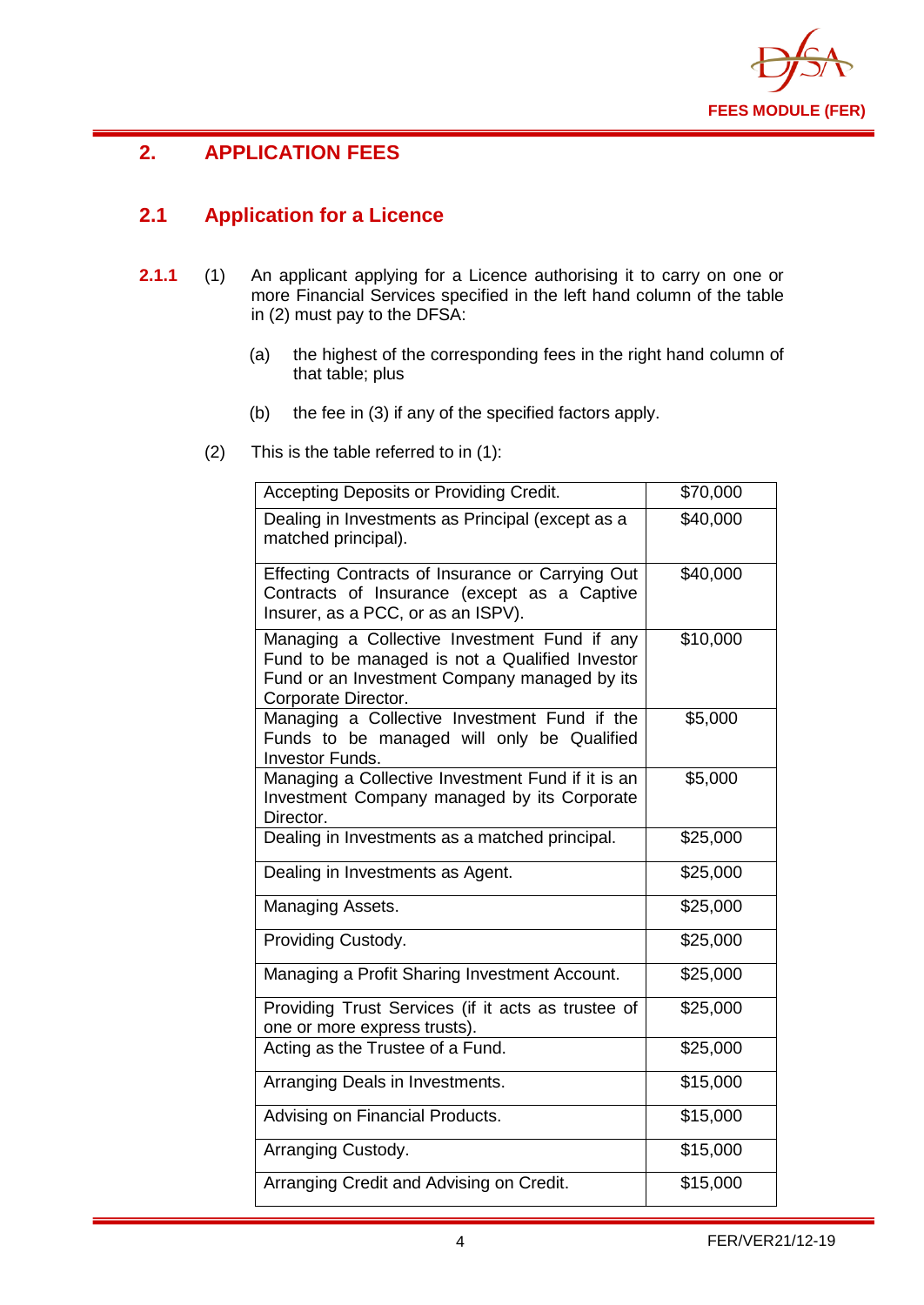

| Insurance Intermediation.                                                                                         | \$15,000 |
|-------------------------------------------------------------------------------------------------------------------|----------|
| Insurance Management.                                                                                             | \$15,000 |
| Providing Trust Services (if it does not act as<br>trustee of any express trust).                                 | \$15,000 |
| Operating a Credit Rating Agency.                                                                                 | \$10,000 |
| Effecting Contracts of Insurance or Carrying Out<br>Contracts of Insurance as a Captive Insurer or as<br>an ISPV. | \$5,500  |
| Effecting Contracts of Insurance or Carrying Out<br>Contracts of Insurance as a PCC:                              |          |
| (a)<br>for the core; and                                                                                          | \$8,000  |
| for each cell<br>(b)                                                                                              | \$1,000  |
| Providing Fund Administration.                                                                                    | \$15,000 |
| Operating a Crowdfunding Platform.                                                                                | \$5,000  |

- (3) An additional amount equal to 100% of the fee specified under (2) is payable if any one or more of the following factors apply:
	- (a) the applicant has a corporate structure with:
		- (i) multiple levels (including the applicant's level); or
		- (ii) Group members incorporated in two or more jurisdictions (excluding the DIFC);
	- (b) the applicant has, or proposes to establish, a Holding Company in the DIFC;
	- (c) the applicant is from a jurisdiction, or intends to carry on business from the DIFC in a jurisdiction, where there is no bilateral memorandum of understanding between the DFSA and the relevant Financial Services Regulator in that jurisdiction;
	- (d) the DFSA will act as the consolidated prudential supervisor of the applicant's Financial Group; or
	- (e) the DFSA will act as the lead supervisor of part of the applicant's Group.
- **2.1.2** (1) An applicant applying for a Licence authorising it to carry on one or more of the Financial Services of Operating an Exchange and Operating a Clearing House must pay to the DFSA:
	- (a) for Operating an Exchange, an application fee of \$150,000;
	- (b) for Operating a Clearing House, an application fee of \$150,000; and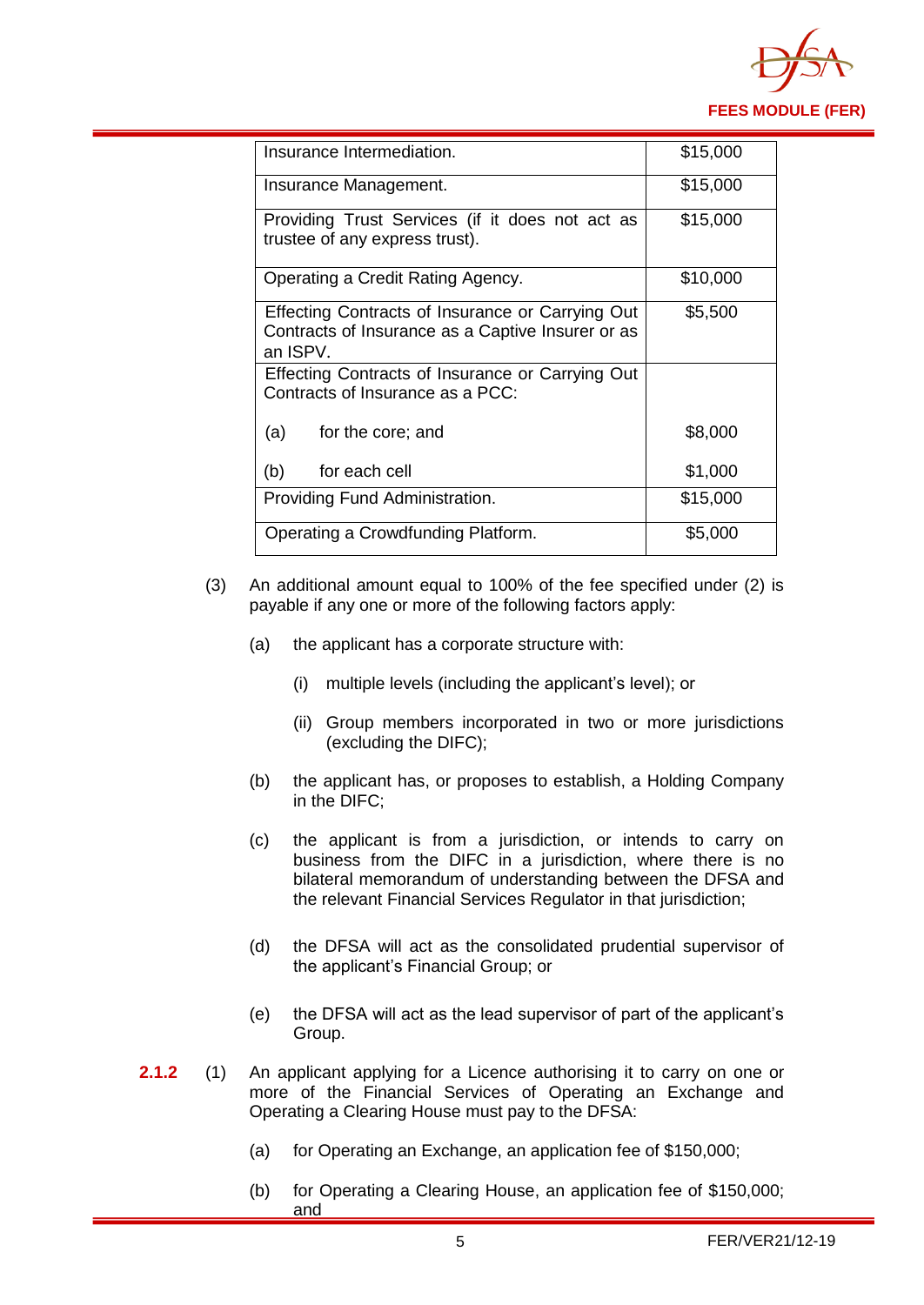

- (c) for Operating an Exchange and Operating a Clearing House, an application fee of \$300,000.
- (2) An applicant referred to in (1) applying for an endorsement to carry on the Financial Service of Operating an Alternative Trading System must pay to the DFSA an additional application fee of \$65,000.
- **2.1.3** An applicant under Rule 2.1.2(a) or (c) seeking an endorsement to its Licence authorising it to maintain an Official List of Securities must pay to the DFSA an additional application fee of \$150,000.
- **2.1.4** An applicant applying for a Licence authorising it to carry on the Financial Service of Operating a Representative Office must pay to the DFSA an application fee of \$4,000.
- **2.1.5** An applicant for a Licence applying for an authorisation, or for an endorsement, to carry on the Financial Service of Operating an Alternative Trading System must pay to the DFSA an additional application fee of \$65,000.
- **2.1.6** An applicant for a Licence must pay to the DFSA the following additional fee for an application for the following endorsements:
	- (a) to act as a Trade Repository, \$15,000;
	- (b) to carry on a Financial Service with or for a Retail Client, \$20,000;
	- (c) to use a Fund Platform, \$20,000.

#### **Guidance**

Apart from the application fees specified for particular endorsements in Rules 2.1.2, 2.1.3, 2.1.5 and 2.1.6, fees are not payable for applications for other endorsements if made at the same time as an initial application for a Licence. However, if an application for an endorsement is made after a Licence has been granted, a fee will be payable – see for example Rule 2.2.5.

## <span id="page-7-0"></span>**2.2 Application to carry on additional Financial Services**

#### **Guidance**

Section 2.2 applies to a Person that is already licensed (i.e. an Authorised Firm or Authorised Market Institution), that applies for a further authorisation or endorsement.

- **2.2.1** An Authorised Firm applying for authorisation to carry on additional Financial Services must pay to the DFSA an application fee equal to the difference between:
	- (a) the basic fee which would be payable under Rule 2.1.1 (1) if it were an applicant for a Licence in terms currently being sought; and
	- (b) the basic fee which would be payable under Rule 2.1.1 (1) if it were an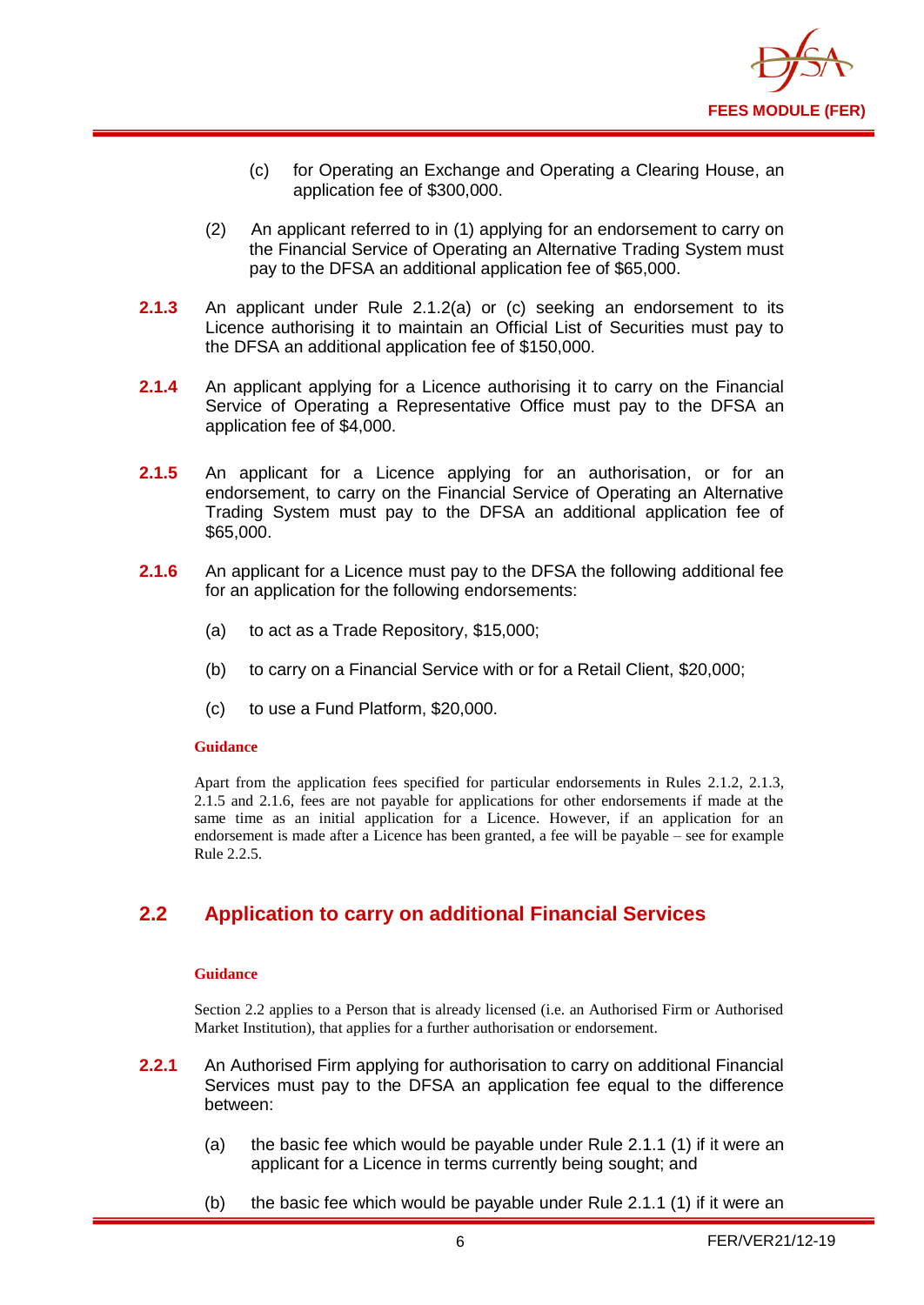

applicant for a Licence in terms of that currently held.

- **2.2.2** An Authorised Market Institution applying for authorisation to carry on an additional Financial Service must pay to the DFSA:
	- (a) an application fee of \$150,000 for the Financial Service of Operating a Clearing House; or
	- (b) an application fee of \$150,000 for the Financial Service of Operating an Exchange.
- **2.2.3** An Authorised Market Institution applying for an endorsement on its Licence authorising it to maintain an Official List of Securities must pay to the DFSA an additional application fee of \$150,000.
- **2.2.4** An Authorised Firm applying for an authorisation, or an Authorised Market Institution applying for an endorsement, to carry on the additional Financial Service of Operating an Alternative Trading System must pay to the DFSA an additional application fee of \$65,000.
- **2.2.5** An Authorised Person must pay to the DFSA the following fee for an application for the following endorsements:
	- (a) to act as a Trade Repository, \$15,000;
	- (b) to carry on a Financial Service with or for a Retail Client, \$20,000;
	- (c) to conduct Islamic Financial Business, \$5,000;
	- (d) to hold or control Client Assets, \$5,000;
	- (e) to hold Insurance Monies, \$5,000;
	- (f) to conduct Insurance Intermediation activities in respect of contracts of Long-Term Insurance, \$5,000.

#### **Guidance**

Only paragraphs (a) and (c) of Rule 2.2.5 are relevant to Authorised Market Institutions.

- **2.2.6** (1) If an Authorised Firm applies to the DFSA to change the scope of its Licence, and no fee is otherwise payable under this section for the application, the Authorised Firm must pay to the DFSA an application fee of \$10,000 for the application.
	- (2) Paragraph (1) does not apply to an application that is only to remove an authorisation, endorsement, activity or financial product from a Licence.

#### **Guidance**

The reference to a change to the "scope" of a Licence covers any change to an authorisation, endorsement, activity, financial product, restriction or condition on the Licence (for which an application fee is not otherwise payable under this section). For example, an application to amend or remove a restriction on the Licence or to enable a firm to deal in Debentures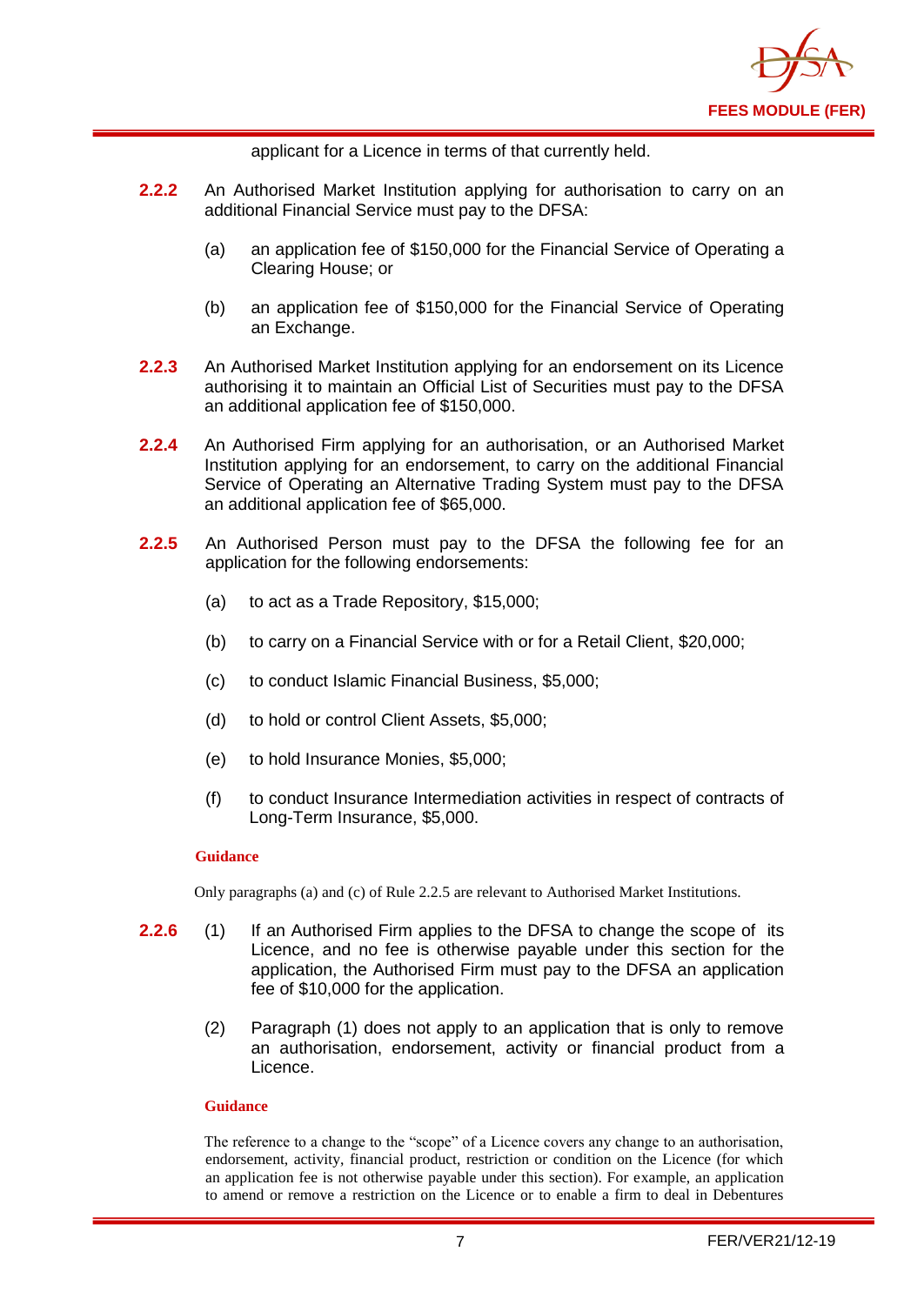

instead of Shares or to add a product to the list of Investments that the firm may advise on.

## <span id="page-9-0"></span>**2.3 Application to register as a Registered Auditor or Audit Principal**

- **2.3.1** An applicant for registration as a Registered Auditor must pay to the DFSA an application fee of \$7,000.
- **2.3.2** (1) An applicant for registration as an Audit Principal must pay to the DFSA an application fee of \$500.
	- (2) The fee in (1) does not apply to an application that is made in conjunction with an application for registration as a Registered Auditor.

## <span id="page-9-1"></span>**2.4 Application to register a Public Fund**

**2.4.1** The Fund Manager or the Person proposing to be the Fund Manager of a Domestic Fund which is a Public Fund, who is applying to register the Fund, must pay to the DFSA an application fee of \$1,000.

## <span id="page-9-2"></span>**2.5 Notification of intention to be a Passported Fund**

- **2.5.1** (1) A Fund Manager of a Domestic Fund notifying the DFSA of its intention to be a Passported Fund, must pay to the DFSA a notification fee of \$9,500.
	- (2) For the purposes of calculating the fee under (1), if the Fund is an umbrella fund, including, without limitation, a segregated portfolio company or cell company, a fee must be paid for each sub-fund, segregated portfolio or cell, as the case may be, instead of for the umbrella fund, segregated portfolio company or cell company.

#### **Guidance**

The fee in Rule 2.5.1 is payable only where the DFSA is the Home Regulator of the relevant Domestic Fund that intends to use the passporting procedures (see FPR section 7).

## <span id="page-9-3"></span>**2.6 Application for Recognition as a Recognised Body or Recognised Member**

- **2.6.1** An applicant for Recognition as a Recognised Body must pay to the DFSA an application fee of \$15,000.
- **2.6.2** An applicant for Recognition as a Recognised Member must pay to the DFSA an application fee of \$1,000.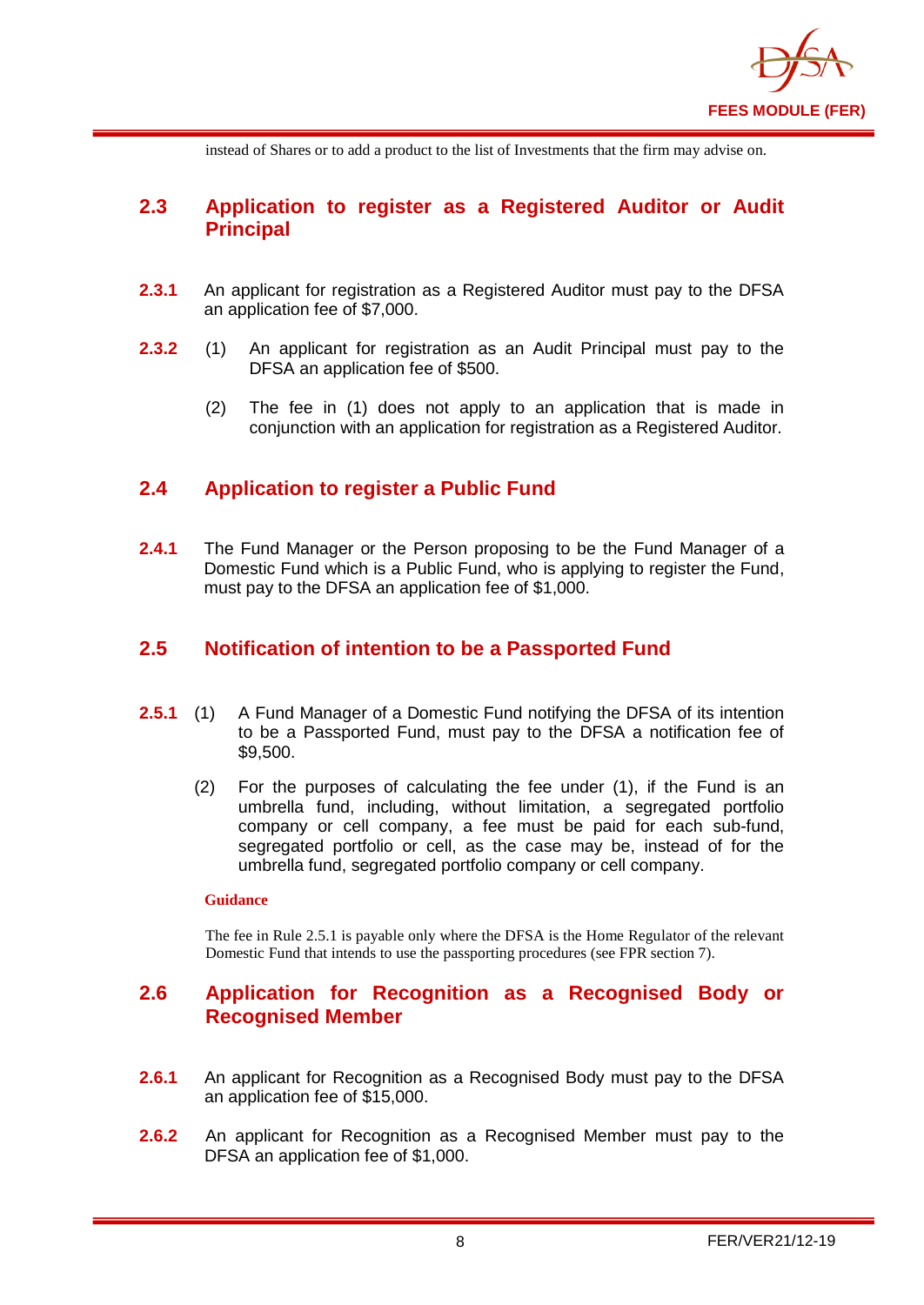

## <span id="page-10-0"></span>**2.7 Applications relating to Authorised Individuals and Key Individuals**

- **2.7.1** An Authorised Firm applying to the DFSA:
	- (a) for Authorised Individual status for an individual;
	- (b) to amend an Authorised Individual's authorisation to include a new Licensed Function; or
	- (c) to substitute one Authorised Individual for another performing a particular Licensed Function in the Authorised Firm,

must pay to the DFSA an application fee of \$500 for each Authorised Individual for whom it is seeking authorisation; to amend the scope of his authorisation; or to substitute as an Authorised Individual (as the case may be).

- **2.7.2** An Authorised Market Institution applying to the DFSA:
	- (a) for Key Individual status for an individual;
	- (b) to amend a Key Individual's authorisation to include a new Licensed Function; or
	- (c) to substitute one Key Individual for another performing a particular Licensed Function in the Authorised Market Institution,

must pay to the DFSA an application fee of \$500 for each Key Individual for whom it is seeking authorisation; to amend the scope of his authorisation; or to substitute as a Key Individual (as the case may be).

#### **Guidance**

Rules 2.7.1 and 2.7.2 apply if a Person is already licensed by the DFSA and applies to add or change an Authorised Individual or Key Individual. A fee is not payable for an application for Authorised Individual or Key Individual status if the application is made at the same time as an initial application for a Licence.

## <span id="page-10-1"></span>**2.8 Application to add a new cell to an existing PCC**

**2.8.1** A Licenced PCC applying to add one or more new cells must pay to the DFSA \$1,000 in respect of each cell to be added.

## <span id="page-10-2"></span>**2.9 Application for admittance of Securities to the Official List of Securities**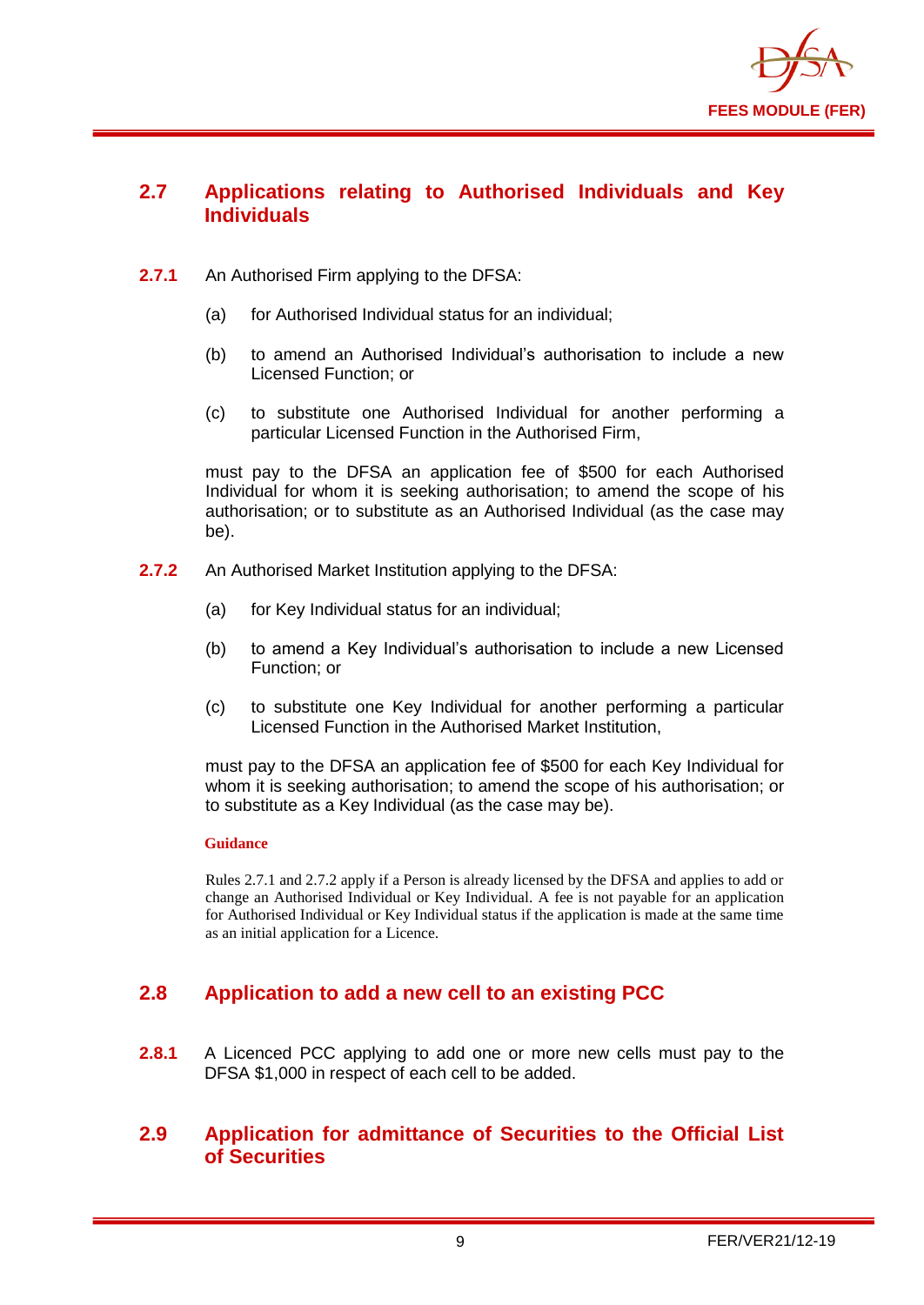

2.9.1 An applicant for admission of Securities to the Official List of Securities must pay to the DFSA an application fee of \$2,500.

#### **Guidance**

An applicant for admission of Securities to the Official List of Securities under Rule 2.9.1 may include an applicant who is an Exempt Offeror (as defined in Article 13(2) of the Markets Law).

## <span id="page-11-0"></span>**2.10 Application relating to a business transfer scheme**

**2.10.1** An Authorised Firm applying under GEN Rule 12.1.5 for DFSA consent to a transfer scheme must pay to the DFSA an application fee of \$5,000.

### <span id="page-11-1"></span>**2.11 Application for a waiver or modification**

- **2.11.1** (1) An applicant for a waiver or modification of any Rule in the Rulebook or any Article of the Markets Law must pay to the DFSA an application fee of \$5,000 if, in the DFSA's opinion, the application involves an issue that is novel or complex or will for any other reason require the DFSA to spend a significant amount of time on the application.
	- (2) The fee in (1) does not apply if the application for a waiver or modification is made in conjunction with an application for a Licence.

#### **Guidance**

The DFSA will in some cases determine that a waiver or modification should be standardised, that is, made available to any applicant meeting certain criteria. No fee will be required for an application for a standard waiver or modification. In other cases, the DFSA will assess on a case-by-case basis whether the criteria for a fee set out in Rule 2.11.1 apply.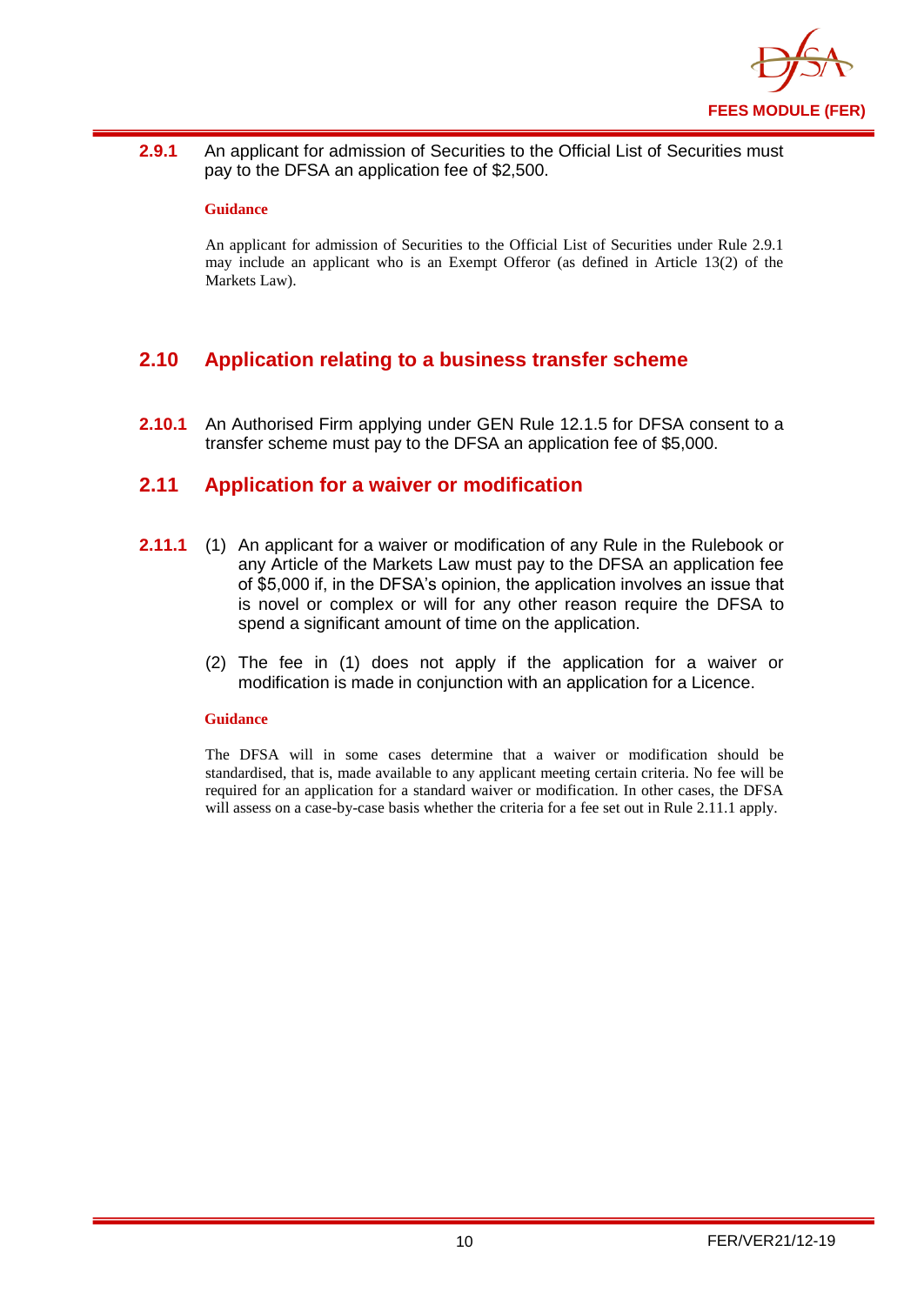

## <span id="page-12-0"></span>**3 ANNUAL FEES**

## <span id="page-12-1"></span>**3.1 Authorised Firms (initial period)**

- **3.1.1** (1) An Authorised Firm must pay to the DFSA the initial annual fee specified in (2) for the initial period of regulation between the date of the grant of its Licence and the end of the year.
	- (2) The initial annual fee is the fee which was payable at the time of its application for the Licence, multiplied by the number of whole calendar months between the date of the grant of the Licence and the end of the year divided by 12.

## <span id="page-12-2"></span>**3.2 Authorised Firms (subsequent periods)**

- **3.2.1** (1) An Authorised Firm must pay to the DFSA an annual fee for any period of regulation after the initial period described in Rule 3.1.1.
	- (2) The annual fee is:
		- (a) the highest of the fees specified in the right hand column of the table in (3) corresponding to the Financial Services specified in the left hand column of the table which the Authorised Firm is authorised to carry on under its Licence; plus
		- (b) the amount specified in the table to Rule 3.2.3 for each applicable factor specified in that table; plus
		- (c) \$1,000 for each complete \$1,000,000 of expenditure, where "expenditure" has the meaning given in Rule 3.2.2; plus
		- (d) \$65,000, if the Authorised Firm is carrying on the Financial Service of Operating an Alternative Trading System; plus
		- (e) \$1,000 for each additional Financial Service specified on its Licence (excluding the relevant Financial Service with the highest fee that applies under (a) and, if applicable, the Financial Service in (d)).
	- (2A) For the purposes of calculating the annual fee under (2) an amount referred to:
		- (a) in (2)(b) is payable only for the calendar year 2020 and any later calendar year; and
		- (b) in (2)(e) is to be calculated as \$500 per additional Financial Service instead of \$1,000 for the 2018 calendar year only.
	- (3) This is the table referred to in (2) (a):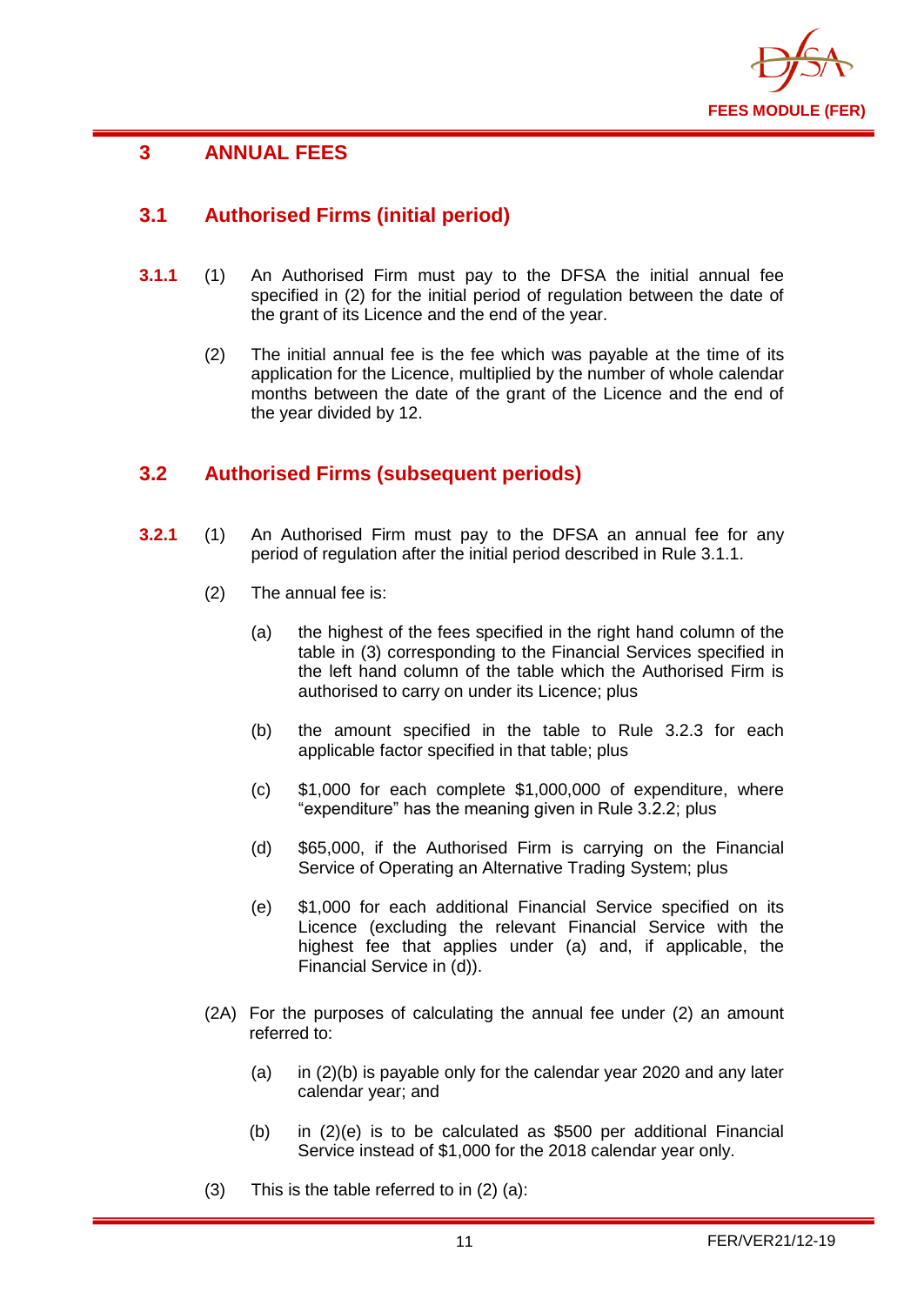

| Accepting Deposits or Providing Credit.                                                                                                                                               |           |
|---------------------------------------------------------------------------------------------------------------------------------------------------------------------------------------|-----------|
| (a) for the calendar year 2018:                                                                                                                                                       | \$85,000  |
| (b) for the calendar year 2019, and any later<br>calendar year:                                                                                                                       | \$100,000 |
| Dealing in Investments as Principal (except as a<br>matched principal).                                                                                                               |           |
| (a) for the calendar year 2018:                                                                                                                                                       | \$45,000  |
| (b) for the calendar year 2019, and any later<br>calendar year:                                                                                                                       | \$50,000  |
| Effecting Contracts of Insurance or Carrying Out<br>Contracts of Insurance where the Authorised<br>Firm is not carrying on business as a Captive<br>Insurer, as a PCC, or as an ISPV. |           |
| (a) for the calendar year 2018:                                                                                                                                                       | \$45,000  |
| (b) for the calendar year 2019, and any later<br>calendar year:                                                                                                                       | \$50,000  |
| Managing a Collective Investment Fund if any<br>Fund managed is not a Qualified Investor Fund<br>or an Investment Company managed by its<br>Corporate Director.                       | \$10,000  |
| Managing a Collective Investment Fund if the<br>Funds managed are only Qualified Investor<br>Funds.                                                                                   | \$5,000   |
| Managing a Collective Investment Fund if it is an<br>Investment Company managed by its Corporate<br>Director.                                                                         | \$5,000   |
| Dealing in Investments as a matched principal.                                                                                                                                        | \$25,000  |
| Dealing in Investments as Agent.                                                                                                                                                      | \$25,000  |
| Managing Assets.                                                                                                                                                                      | \$25,000  |
| Providing Custody.                                                                                                                                                                    | \$25,000  |
| Managing a Profit Sharing Investment Account.                                                                                                                                         | \$25,000  |
| Providing Trust Services (if it acts as trustee of<br>one or more express trusts).                                                                                                    | \$25,000  |
| Acting as the Trustee of a Fund.                                                                                                                                                      | \$25,000  |
| Arranging Deals in Investments.                                                                                                                                                       | \$15,000  |
| Advising on Financial Products.                                                                                                                                                       | \$15,000  |
| Arranging Custody.                                                                                                                                                                    | \$15,000  |
| Arranging Credit and Advising on Credit                                                                                                                                               | \$15,000  |
| Insurance Intermediation.                                                                                                                                                             | \$15,000  |
| Insurance Management.                                                                                                                                                                 |           |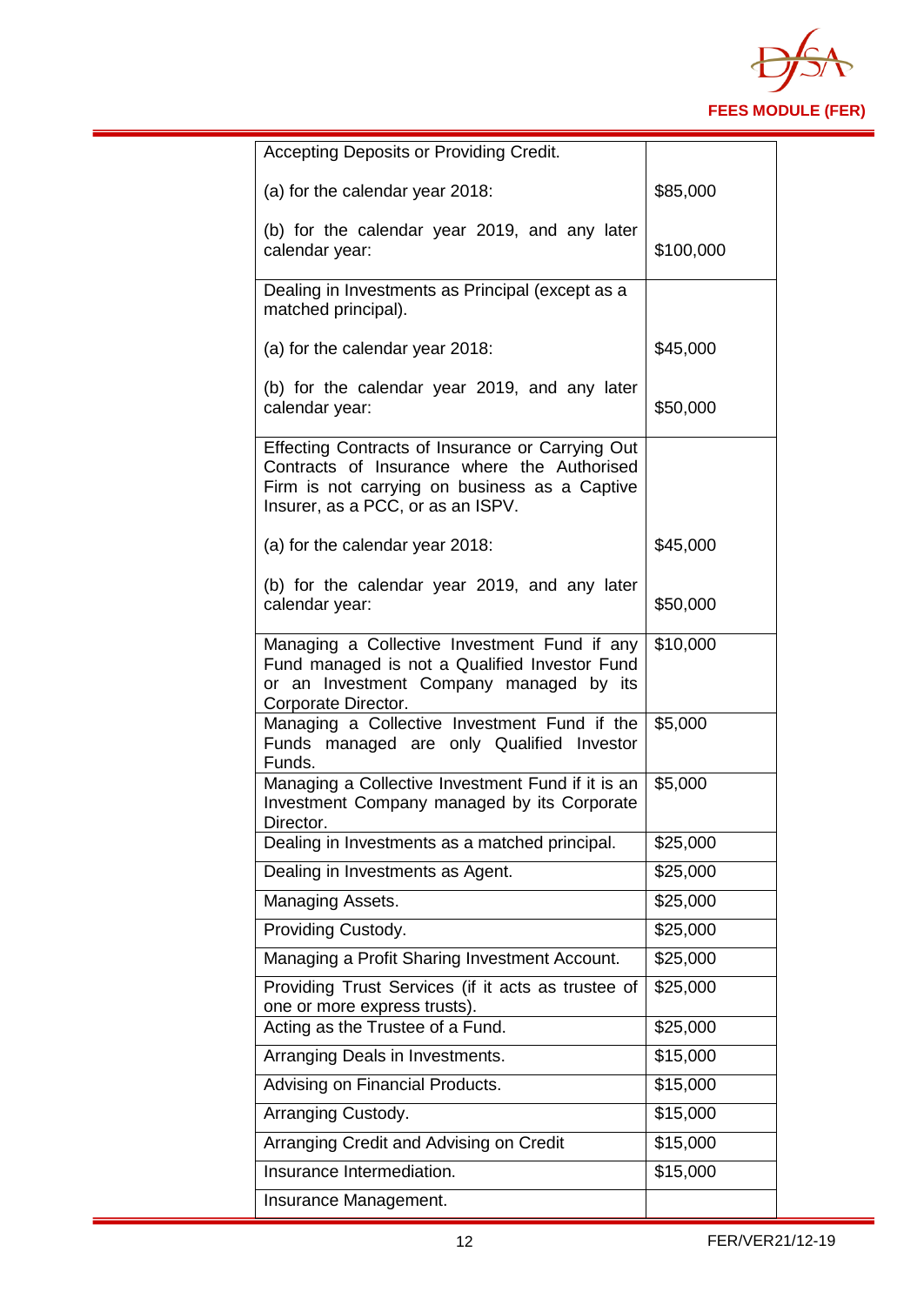

| (a) for the calendar year 2018:                                                                                                                                        | \$17,500 |
|------------------------------------------------------------------------------------------------------------------------------------------------------------------------|----------|
| (b) for the calendar year 2019, and any later<br>calendar year:                                                                                                        | \$20,000 |
| Providing Trust Services (if it does not act as<br>trustee of any express trust).                                                                                      | \$15,000 |
| Operating a Credit Rating Agency.                                                                                                                                      |          |
| (a) for the calendar year 2018:                                                                                                                                        | \$12,500 |
| (b) for the calendar year 2019, and any later<br>calendar year:                                                                                                        | \$15,000 |
| Effecting Contracts of Insurance or Carrying Out<br>Contracts of Insurance where the Authorised<br>Firm is carrying on business as a Captive Insurer<br>or as an ISPV. | \$5,500  |
| Effecting Contracts of Insurance or Carrying Out<br>Contracts of Insurance where the Authorised<br>Firm is carrying on business as a PCC:                              |          |
| (a) for the core; and                                                                                                                                                  | \$8,000  |
| for each cell.<br>(b)                                                                                                                                                  | \$1,000  |
| Providing Fund Administration.                                                                                                                                         | \$15,000 |
| Operating a Crowdfunding Platform.                                                                                                                                     | \$10,000 |

- (4) The annual fee for an Authorised Firm authorised as a Representative Office is \$4,000.
- **3.2.2** (1) For the purposes of Rule 3.2.1 and subject to (2), "expenditure" means:
	- (a) in the case of an Authorised Firm which is a Domestic Firm and to which PIB applies, its annual expenditure calculated as the sum of the amounts entered in its PIB regulatory return in respect of "administrative expenses", "depreciation" and "other operating expenses" in relation to business carried on in or from the DIFC including business carried on through a branch in another jurisdiction;
	- (b) in the case of an Authorised Firm which operates in the DIFC through a Branch and to which PIB applies, its annual expenditure calculated as the sum of the amounts entered in its PIB regulatory return in respect of "administrative expenses", "depreciation" and "other operating expenses" in relation to business carried on in or from the DIFC; and
	- (c) in the case of an Authorised Firm to which PIN applies, its annual expenditure as set out in its IN100 or IN30 Annual Regulatory Return, as the case may be, in respect of business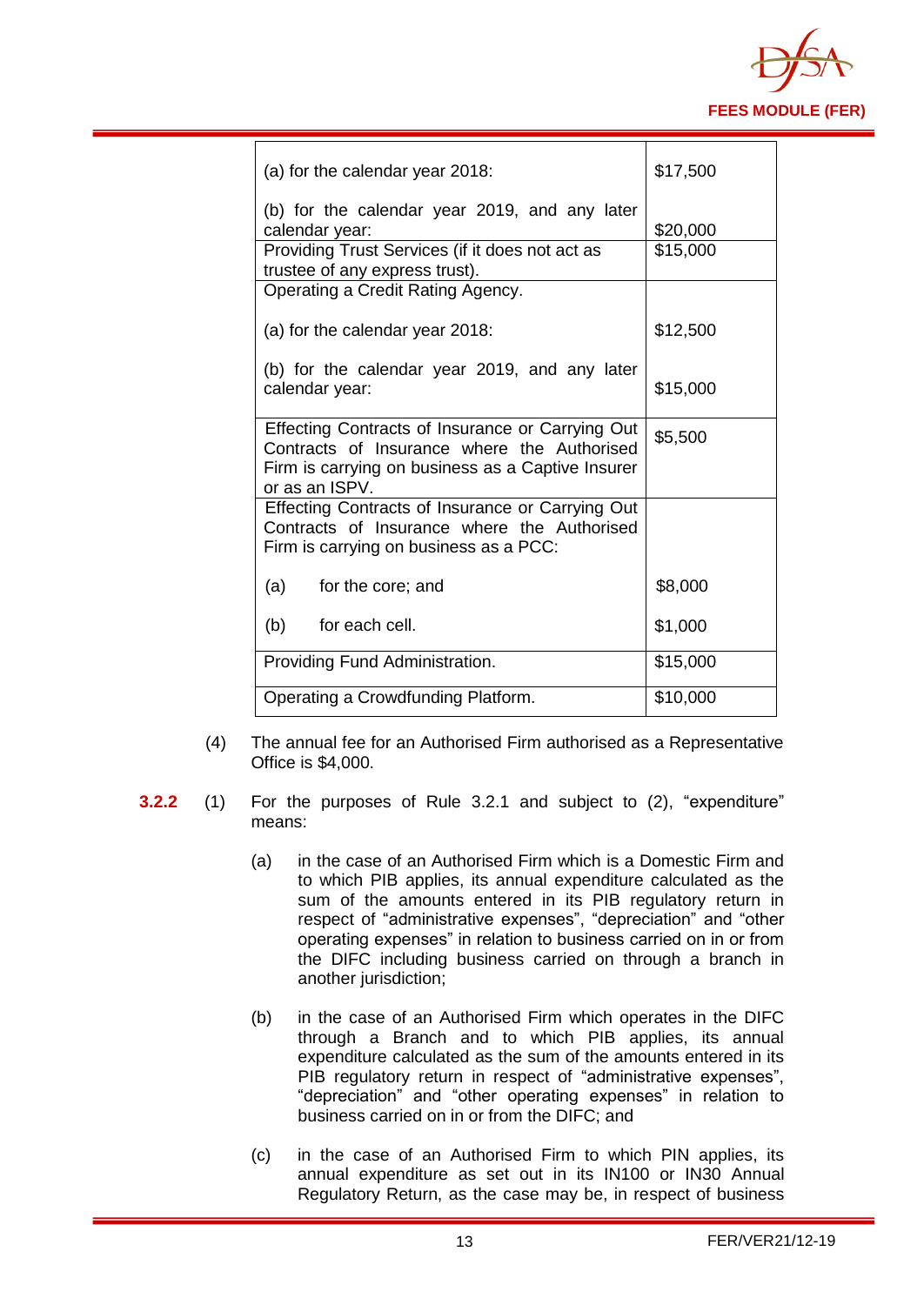

carried on in or from the DIFC including, in the case of a Domestic Firm, business carried on through a branch in another jurisdiction;

for the last financial year for which the Authorised Firm has submitted regulatory returns to the DFSA.

(2) If the last financial year referred to in (1) was not twelve months in duration, the expenditure figure shall be increased or decreased on a pro rata basis to produce an equivalent twelve month figure.

#### **Guidance**

The effect of Rule 3.2.2 is that if an Authorised Firm has not, in accordance with the Rules, submitted its first Annual Regulatory Return, then the amount of expenditure is set at zero for the purpose of Rule  $3.2.1$  (2)(c).

| <b>Factor</b>                                                                                                                                                      |                                                                                                                                                         | Amount                                                                                         |  |
|--------------------------------------------------------------------------------------------------------------------------------------------------------------------|---------------------------------------------------------------------------------------------------------------------------------------------------------|------------------------------------------------------------------------------------------------|--|
| <b>Systemically Important Financial</b><br><b>Institutions</b>                                                                                                     |                                                                                                                                                         |                                                                                                |  |
| An Authorised Firm that meets both of the<br>following conditions:                                                                                                 |                                                                                                                                                         | An amount equal<br>to<br>100% of<br>the<br>fee<br>referred to in<br>Rule                       |  |
| (a)                                                                                                                                                                | it is in prudential Category 1, 2 or 5<br>under PIB or it is an Insurer; and                                                                            | $3.2.1(2)(a)$ .                                                                                |  |
| (b)                                                                                                                                                                | it is part of a Group included on the list of<br>global systemically important financial<br>institutions published by the Financial<br>Stability Board. |                                                                                                |  |
| DFSA is the consolidated or lead<br>supervisor                                                                                                                     |                                                                                                                                                         |                                                                                                |  |
| An Authorised Firm for which the DFSA acts as<br>the consolidated prudential supervisor of its<br>Financial Group or as a lead supervisor of part<br>of its Group. |                                                                                                                                                         | An amount equal<br>to<br>of<br>100%<br>the<br>fee<br>referred to in<br>Rule<br>$3.2.1(2)(a)$ . |  |

#### **3.2.3** This is the table referred to in Rule 3.2.1(2)(b):

#### **Guidance**

If both of the factors set out in the table to Rule 3.2.3 are applicable to an Authorised Firm, then the specified amounts are cumulative.

## <span id="page-15-0"></span>**3.3 Authorised Market Institutions (initial period)**

**3.3.1** (1) An Authorised Market Institution must pay to the DFSA an initial annual fee specified in (2) for the initial period of regulation between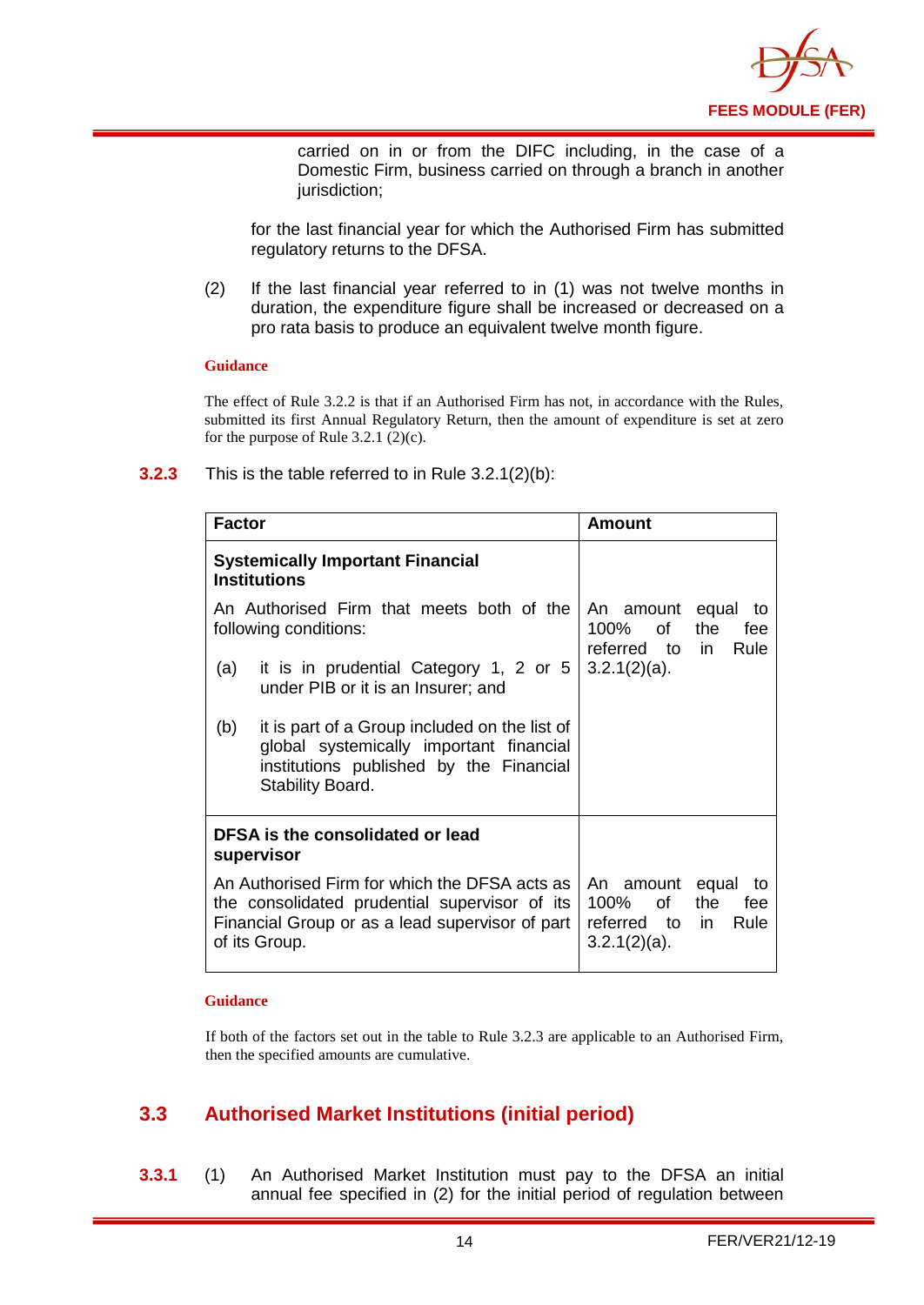

the date of the grant of its Licence and the end of the year.

(2) The initial annual fee is \$100,000, multiplied by the number of whole calendar months between the date of the grant of the Licence and the end of the year and divided by 12.

## <span id="page-16-0"></span>**3.4 Authorised Market Institutions (subsequent periods)**

- **3.4.1** An Authorised Market Institution must pay to the DFSA the applicable annual fee prescribed in Rules 3.4.2, 3.4.3 and 3.4.4 for any period of regulation after the initial period described in Rule 3.3.1.
- **3.4.2** (1) An Authorised Market Institution carrying on the Financial Service of Operating an Exchange must pay to the DFSA an annual fee of \$100,000.
	- (2) An Authorised Market Institution carrying on the Financial Service of Operating a Clearing House must pay to the DFSA an annual fee of \$100,000.
	- (3) An Authorised Market Institution carrying on both of the Financial Services of Operating an Exchange and Operating a Clearing House must pay to the DFSA an annual fee of \$200,000.
- **3.4.3** An Authorised Market Institution maintaining an Official List of Securities must pay to the DFSA an annual fee of \$75,000.
- **3.4.4** An Authorised Market Institution carrying on the Financial Service of Operating an Alternative Trading System must pay to the DFSA an annual fee of \$65,000.

## <span id="page-16-1"></span>**3.5 Registered Auditors (initial period)**

- **3.5.1** (1) A Registered Auditor permitted under its registration to conduct audits of Authorised Persons (where those Persons are Domestic Firms or Domestic Funds) must pay to the DFSA an initial annual fee for the initial period of registration between the date of the grant of registration and the end of the year calculated in accordance with (2).
	- (2) The initial annual fee is \$7,000 multiplied by the number of whole calendar months between the date of the grant of the registration and the end of the calendar year and then divided by 12.

## <span id="page-16-2"></span>**3.6 Registered Auditors (subsequent periods)**

**3.6.1** (1) A Registered Auditor permitted under its registration to conduct audits of Authorised Persons (where those Persons are Domestic Firms) or Domestic Funds must, subject to Rule 3.6.3, pay to the DFSA an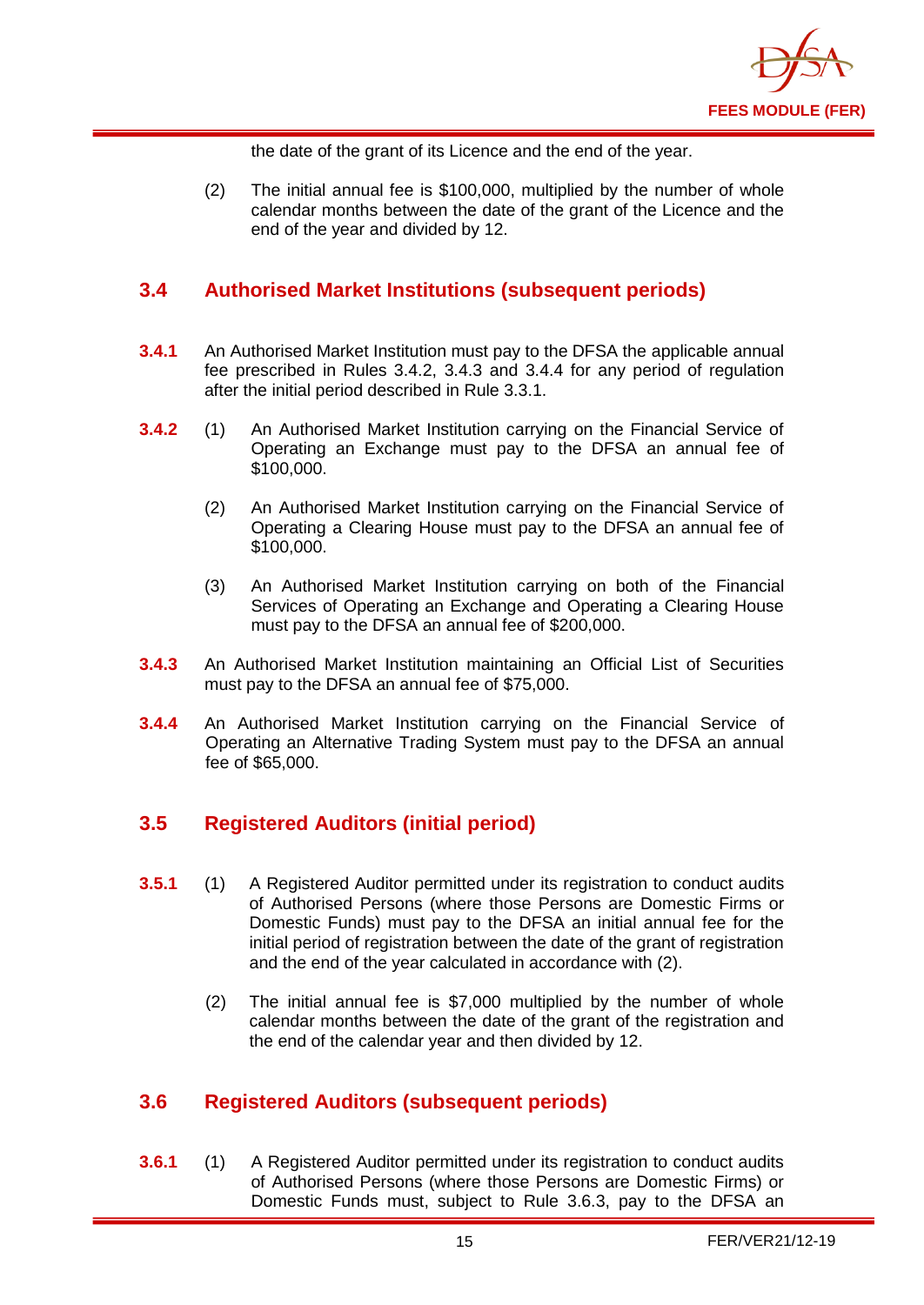

annual fee calculated in accordance with (2).

(2) The amount of the fee payable is specified in the right hand column of the table and is dependent upon the number of audits of Authorised Persons which are Domestic Firms and audits of Domestic Funds specified in the left hand column.

| Audits reported in Registered   Annual fee<br>Auditor's Annual Information<br>Return for the<br>previous<br>calendar year |                                    |  |
|---------------------------------------------------------------------------------------------------------------------------|------------------------------------|--|
| $0 - 15$                                                                                                                  | \$7,000                            |  |
| 16-30                                                                                                                     | \$7,000 plus \$500<br>audit<br>per |  |
|                                                                                                                           | conducted above 15.                |  |
| 31 or more                                                                                                                | \$14,500 plus \$1,000 per<br>audit |  |
|                                                                                                                           | conducted above 30.                |  |

- **3.6.2** (1) A Registered Auditor permitted under its registration to conduct audits of Public Listed Companies must, subject to Rule 3.6.3, pay to the DFSA an annual fee calculated in accordance with (2).
	- (2) The amount of the fee is \$5,000 per audit conducted of a Public Listed Company as reported in the Registered Auditor's Annual Information Return for the previous calendar year.
	- (3) No fee is payable under this Rule if the Registered Auditor has not conducted any audits of Public Listed Companies in the previous calendar year.
- **3.6.3** A Registered Auditor permitted under its registration to conduct audits of both:
	- (a) Authorised Persons (where those persons are Domestic Firms) or Domestic Funds; and
	- (b) Public Listed Companies,

must pay to the DFSA an annual fee equal to the amount calculated under Rule 3.6.1 plus the amount calculated under Rule 3.6.2.

## <span id="page-17-0"></span>**3.7 Designated Non-Financial Businesses and Professions (initial period)**

**3.7.1** A DNFBP must pay to the DFSA an annual fee of \$6,000 for the initial period of registration between the date of the grant of registration and the end of the year**.** 

## <span id="page-17-1"></span>**3.8 Designated Non-Financial Businesses and Professions (subsequent periods)**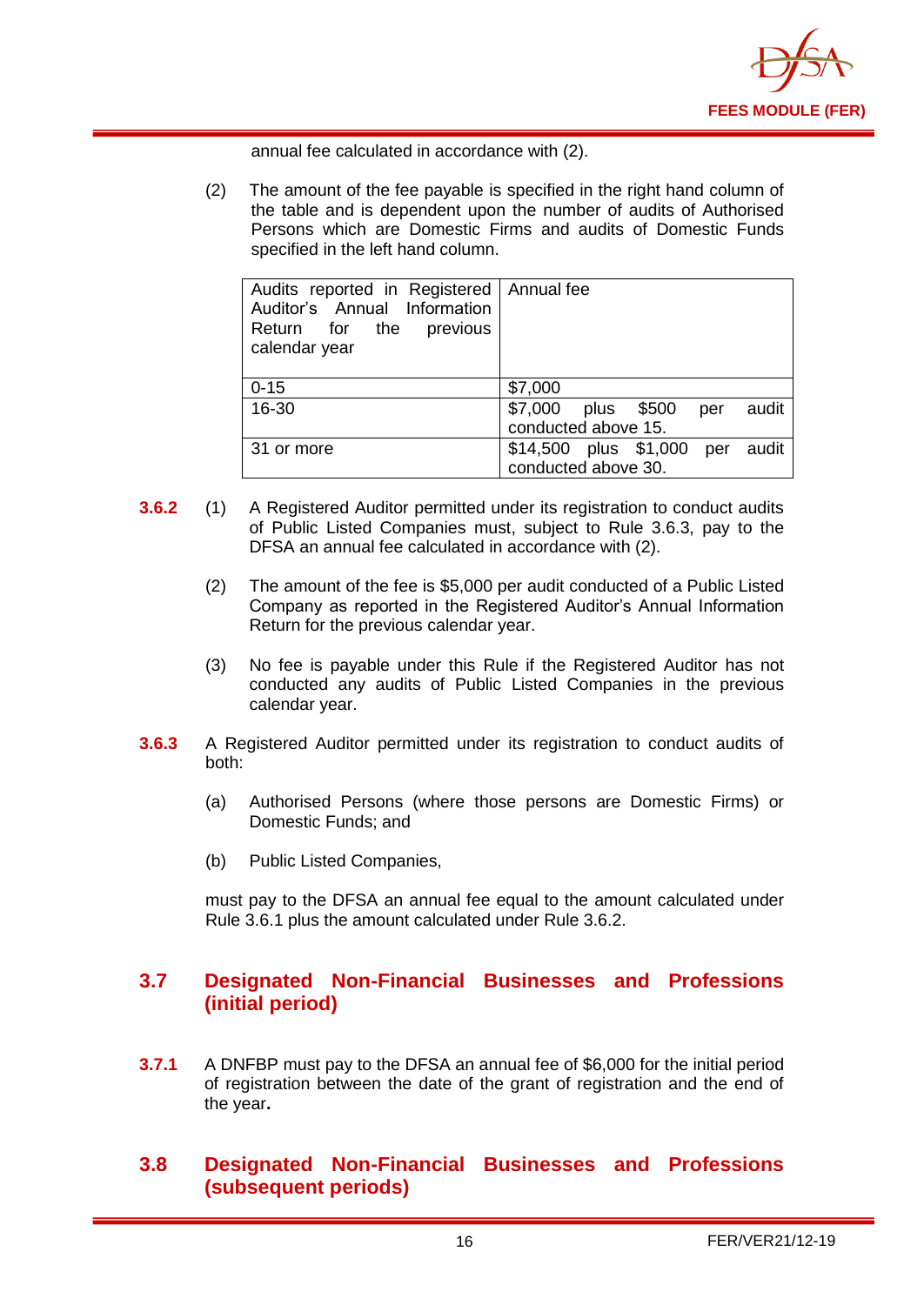

**3.8.1** A DNFBP must pay to the DFSA an annual fee of \$6,000 for any period of registration after the initial period described in Rule 3.7.1.

## <span id="page-18-0"></span>**3.9 Domestic Funds (initial period)**

- **3.9.1** (1) A Fund Manager must pay to the DFSA in respect of each Domestic Fund for which it is the Fund Manager the initial annual fee prescribed in (3) for the period immediately following registration or notification until the end of the year.
	- (2) The initial annual fee must be paid to the DFSA:
		- (a) in the case of a Public Fund, at the time of registration; and
		- (b) in the case of an Exempt Fund or Qualified Investor Fund, at the time of notification to the DFSA pursuant to Article 34 of the Collective Investment Law 2010.
	- (3) The initial annual fee is \$4,000 multiplied by the number of whole months between the date of registration or notification and the end of the calendar year and then divided by 12.

## <span id="page-18-1"></span>**3.10 Domestic Funds (subsequent periods)**

- **3.10.1** (1) A Fund Manager must pay to the DFSA in respect of each Domestic Fund for which it is the Fund Manager the annual fee prescribed in (2) for any period after the initial period described in Rule 3.9.1.
	- (2) The annual fee for any period after the initial period is \$4,000.

## <span id="page-18-2"></span>**3.10A Passported Fund**

- **3.10.1A** (1) A Fund Manager must pay to the DFSA an annual fee of \$2,000 in respect of each Passported Fund for which it is the Manager.
	- (2) For the purposes of calculating the fee under (1), if the Fund is an umbrella fund, including, without limitation, a segregated portfolio company or cell company, a fee must be paid for each sub-fund, segregated portfolio or cell, as the case may be, instead of for the umbrella fund, segregated portfolio company or cell company.
	- (3) The initial annual fee is payable in respect of the twelve month period following notification of intention to be a Passported Fund and any subsequent annual fee is payable in respect of the twelve month period commencing on the anniversary of that date.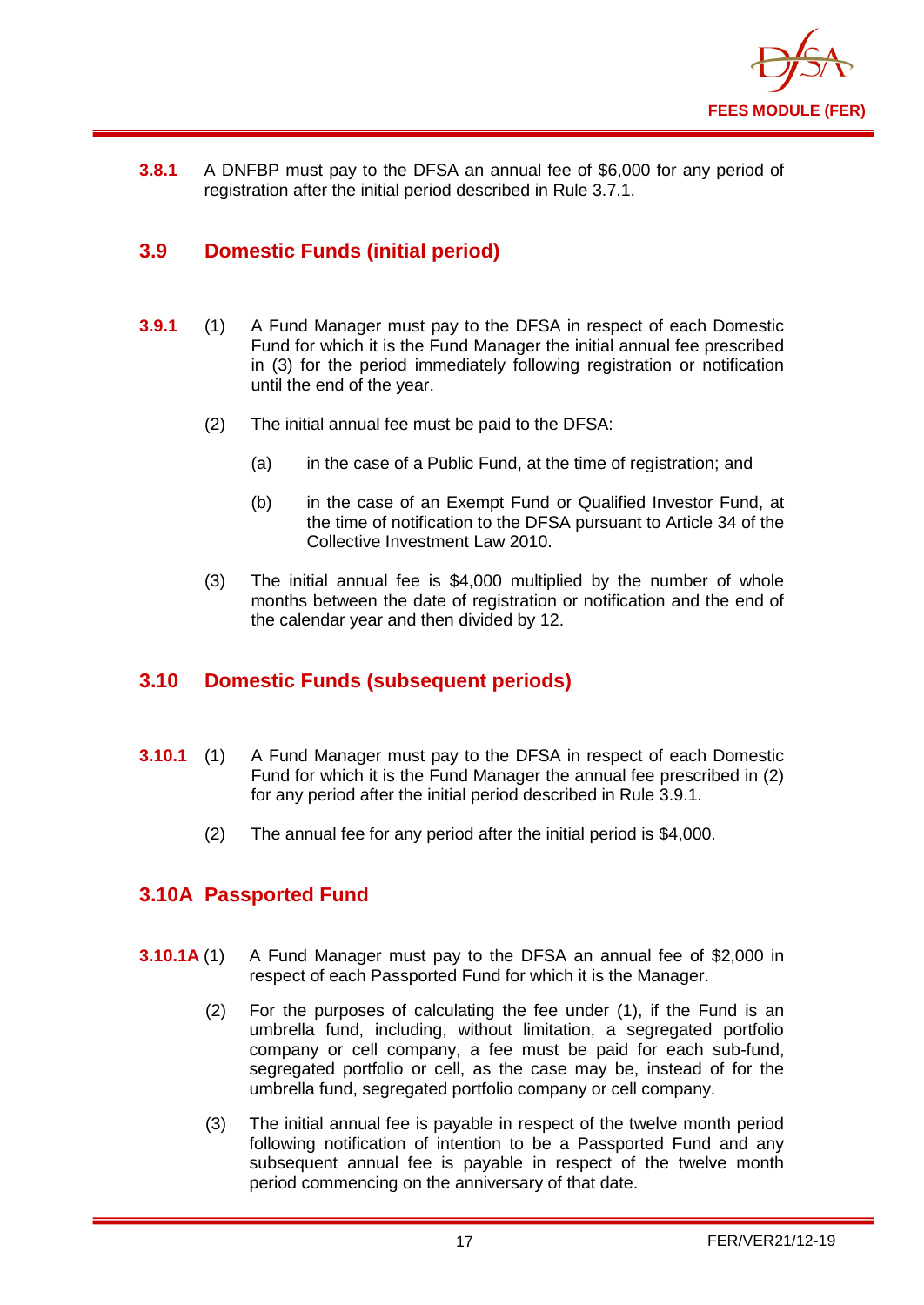

#### **Guidance**

The annual fee in Rule 3.10.1A is payable only where the DFSA is the Home Regulator of the Passported Fund (see FPR section 7).

## <span id="page-19-0"></span>**3.11 Listed Entities**

**3.11.1** (1) A Listed Entity that has equity securities admitted to the Official List of Securities must pay to the DFSA an annual fee consisting of \$2,500 plus the additional fee (if any) calculated in accordance with the table to this Rule.

#### Table

| <b>Additional Fee</b>         |                                      |
|-------------------------------|--------------------------------------|
| Market capitalisation in      | USD   Fee payable in respect of each |
| millions of the Listed Entity | million of<br>market<br><b>USD</b>   |
|                               | capitalisation                       |
| 0 to 100                      | \$0                                  |
| >100 to 500                   | \$5                                  |
| >500 to 5,000                 | \$1                                  |
| >5,000 to 10,000              | \$0.50                               |
| >Greater than 10,000          | \$0.25                               |

- (2) In (1), "equity securities" means Shares, Certificates over Shares and Warrants over Shares.
- (3) For the purposes of the table to (1), the market capitalisation of the Listed Entity must be determined as at the last business day in November of the year before the calendar year to which the annual fee relates and is to be based on the official closing price on the AMI at the end of that day.

#### **Guidance**

- 1. The market capitalisation of a Listed Entity is calculated by multiplying the number of listed equity securities by the closing price per equity security on the relevant day.
- 2. The following is an example of how the annual fee under Rule 3.11.1 is calculated. A Listed Entity has equity securities admitted to the Official List of Securities. On the last business day of November of the year before the relevant calendar year, it had a market capitalisation of USD 250 million. Its annual fee for the calendar year will be calculated as follows:

| Fixed fee                           | \$2,500                    |
|-------------------------------------|----------------------------|
| Additional fee, consisting of:      |                            |
| initial USD 100mn of capitalisation | \$0 (100 x 0)              |
| remaining<br>$150$ mn<br><b>USD</b> | of   $$750 (150 \times 5)$ |
| capitalisation                      |                            |
| Total                               | \$3,250                    |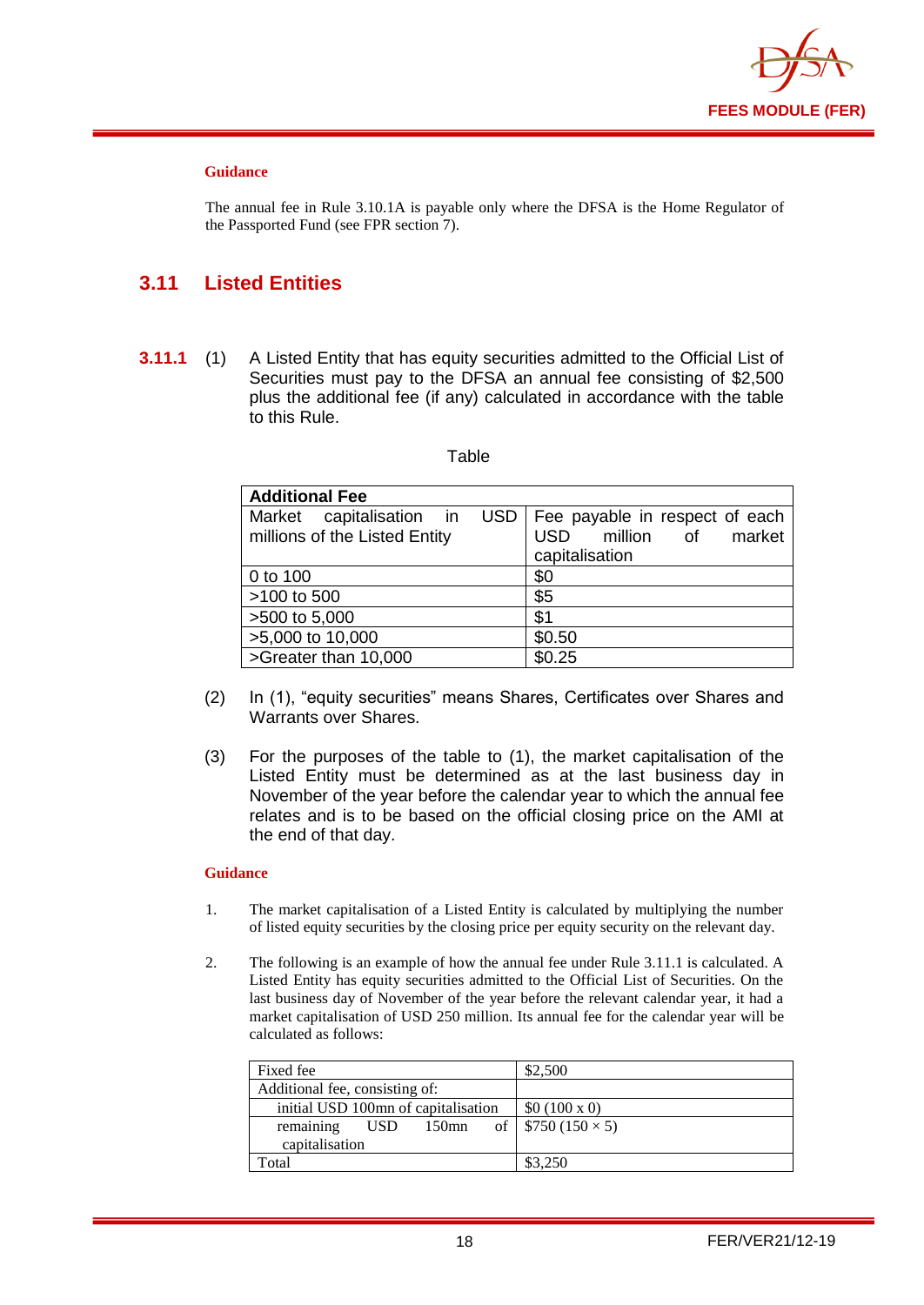

## <span id="page-20-0"></span>**3.12 Recognised Body (Initial and subsequent periods)**

- **3.12.1** (1) A Recognised Body must pay to the DFSA the initial annual fee specified in (2) for the initial period of recognition between the date of its recognition and the end of the year.
	- (2) The initial annual fee is calculated as the annual fee specified in Rule 3.12.2, multiplied by the number of whole calendar months between the date of recognition and the end of the year divided by 12.
- **3.12.2** A Recognised Body must, after the initial period referred to in Rule 3.12.1, pay to the DFSA an annual fee of \$1,000.

#### **Guidance**

Recognised Members do not have to pay an annual fee.

## <span id="page-20-1"></span>**3.13 Transitional**

- **3.13.1** (1) Except as provided in (2), the amendment made by Instrument No. 214 of 2018 relating to the annual fee for Providing Trust Services does not affect any annual fee that has already been paid or is payable by an Authorised Firm under this chapter in respect of the 2018 calendar year.
	- (2) If an Authorised Firm is granted a Licence after the commencement of the amendment referred to in (1), then for the purposes of calculating the initial annual fee payable by the Authorised Firm under section 3.1, the amendment to the annual fee is to be taken into account.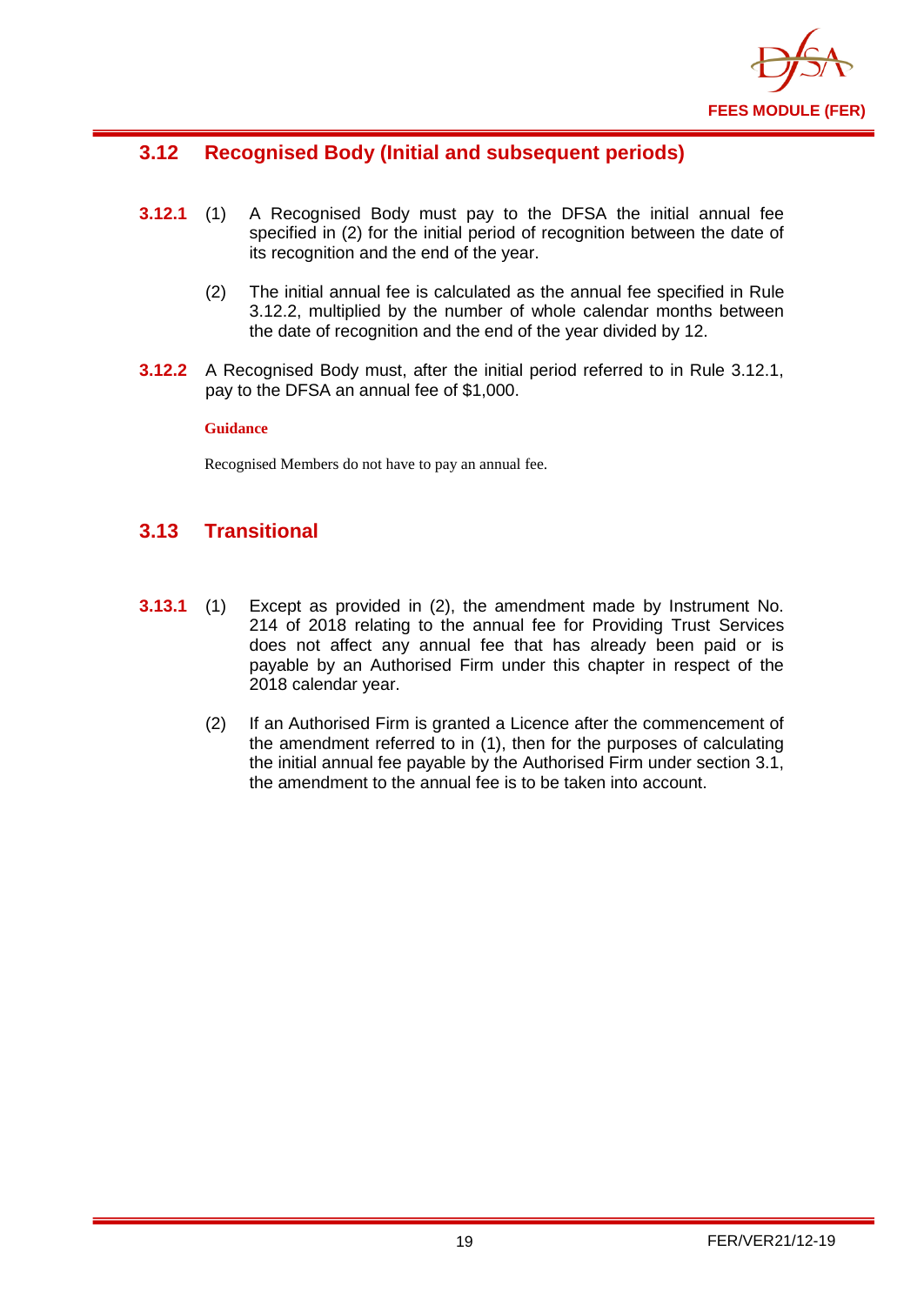

## <span id="page-21-0"></span>**4 FILING FEES**

## <span id="page-21-1"></span>**4.1 Filing a Prospectus, Issue Note or other document for approval**

- **4.1.1** (1) A Person filing a Prospectus or other document with the DFSA, for approval in accordance with Rule 2.4.1(i)(iii), section 2.6, section 2.7, section 6.3 or Rule 9.7.4 of MKT must pay to the DFSA the applicable fee specified in the table in (2).
	- (2) This is the table referred to in (1):

| <b>Filing event</b>                                                                                             | <b>Equity Securities</b> | <b>Non-Equity</b><br><b>Securities</b> |
|-----------------------------------------------------------------------------------------------------------------|--------------------------|----------------------------------------|
| Prospectus or equivalent<br>document                                                                            | \$35,000                 | \$10,000                               |
| <b>Registration Statement</b>                                                                                   | \$27,500                 | \$7,500                                |
| Securities Note<br>and<br>Summary                                                                               | \$7,500                  | \$2,500                                |
| Supplementary<br>Prospectus                                                                                     | \$2,000                  | \$2,000                                |
| Programme update                                                                                                | n/a                      | \$8,000                                |
| Any other document<br>which is required by the<br>Markets Law or Markets<br>Rules to be approved by<br>the DFSA | \$5,000                  | \$3,000                                |

- (3) In (2), "equity securities" means Shares, Certificates over Shares and Warrants over Shares, and "non-equity securities" means all other Securities.
- (4) The fee payable under (1) must be paid to the DFSA before the filing of the Prospectus or other document.
- (5) A Prospectus or other document will not be considered to have been properly filed until the fee payable under (1) has been paid to the DFSA.

#### **Guidance**

The DFSA may levy a supplementary fee under Rule 1.2.7 if it appears to it that approval of a Prospectus or other document is likely to cause it to incur substantial additional costs, for example, because the Prospectus or transaction is complex. In such cases, the DFSA will usually discuss with the Issuer the level of supplementary fee before, or as soon as possible after, the submission of an application for approval of the document.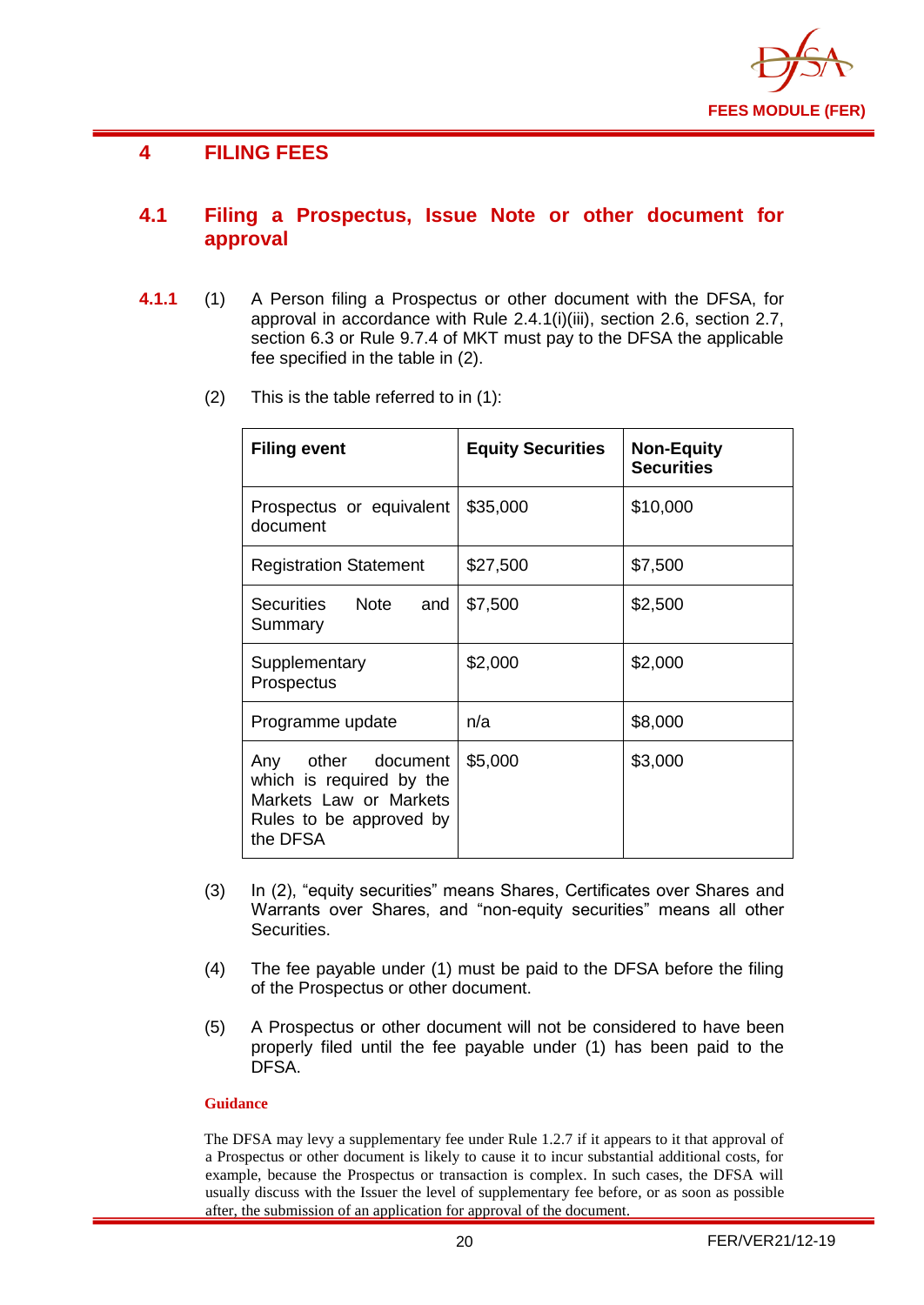

## <span id="page-22-0"></span>**4.2 Filing a reference with the FMT**

- **4.2.1** A fee of \$5,000 must be paid to the DFSA before a reference to the FMT is considered filed with the FMT.
- **4.2.2** The president of the FMT may waive all or part of the \$5,000 filing fee if the Person commencing the reference is an individual and if, in the circumstances, the president considers it is equitable to do so.

## <span id="page-22-1"></span>**4.3 Seeking consent to commence a regulatory proceeding before the FMT**

- **4.3.1** A fee of \$5,000 must be paid to the DFSA by a Person seeking the consent of the DFSA to bring a regulatory proceeding before the FMT.
- **4.3.2** The DFSA may waive all or part of the \$5,000 fee if the Person seeking the consent is an individual and if, in the circumstances, the DFSA considers it is equitable to do so.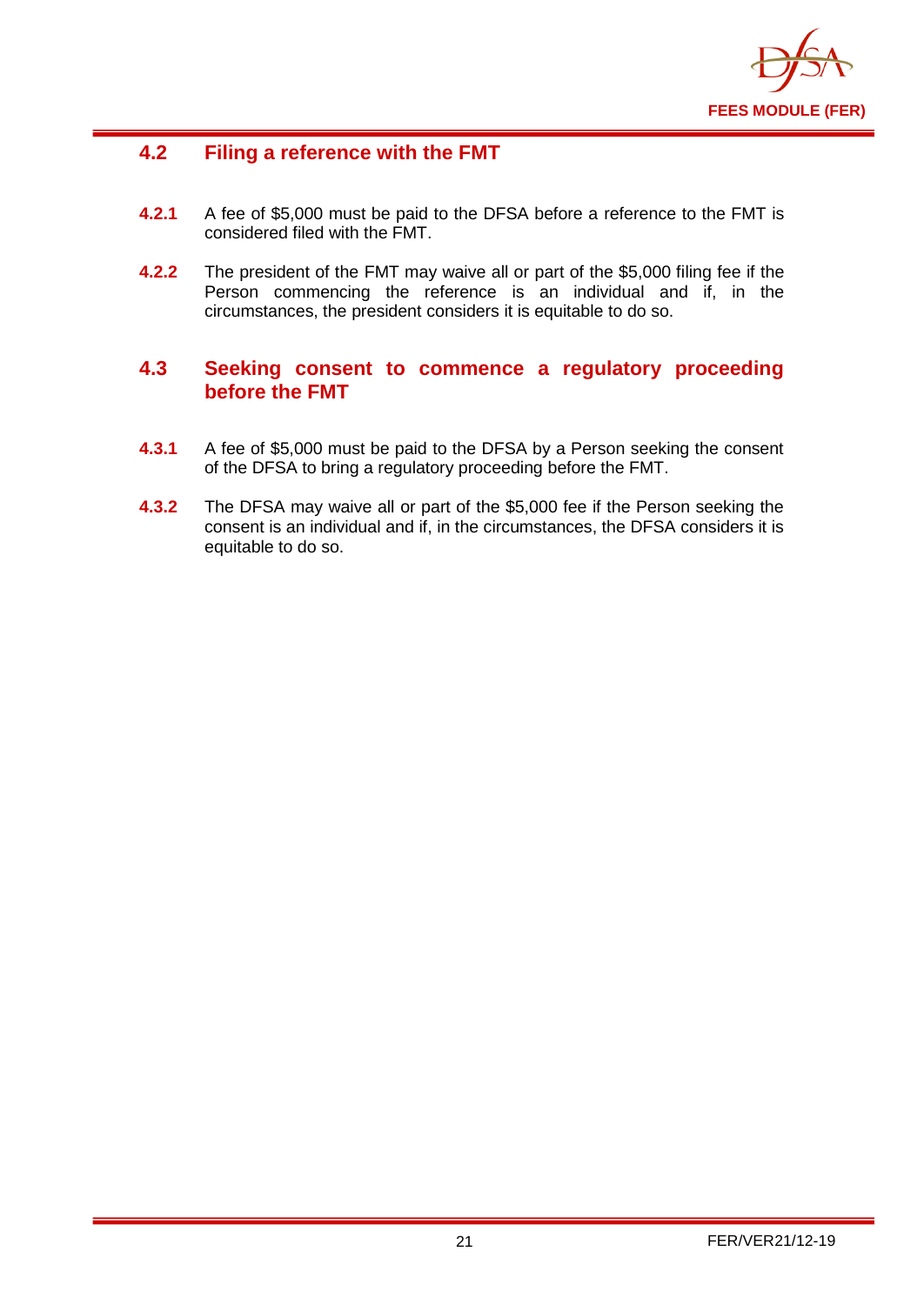

## <span id="page-23-0"></span>**5 TAKEOVER FEES**

## <span id="page-23-1"></span>**5.1 Bid Documents**

- **5.1.1** (1) Fees are payable on Bid Documents and the Bidder is responsible for the payment to the DFSA of the applicable fee in accordance with (2) and (3).
	- (2) The Bidder must pay to the DFSA the fee specified in the right hand column of the table in (4) which corresponds to the value of the Bid specified in the left hand column of the table.
	- (3) In regard to the value of the Bid for the purposes of (2):
		- (a) where there are alternative Bids, the alternative with the highest value must be used to calculate the value of the Bid. Bids for all classes of equity Share capital must be included in the calculation of the value of the Bid, but Bids for non-equity Share capital, Convertibles, Options and the like must not;
		- (b) when a merger is effected by Bids for both entities by a new entity created to make the Bids, the fee will be determined by the value of the lower of the two Bids; and
		- (c) when the fee falls to be calculated on the basis of the value of the Securities to be issued as consideration, it must be computed by reference to the closing price of the relevant Securities at the last practicable date before the publication of the Bid Document as stated in that document or, as the case may be, by reference to the estimated value of any unlisted Securities consideration given in the document.
	- (4) This is the table referred to in (2):

| Value of the Bid in<br><b>US\$ million</b> | Fee in<br>US\$ |
|--------------------------------------------|----------------|
| Less than 5                                | 7,500          |
| Over 5 to 25                               | 15,000         |
| Over 25 to 100                             | 55,000         |
| Over 100 to 500                            | 150,000        |
| Over 500                                   | 370,000        |

#### **Guidance**

1. Where a Bidder issues a revised Bid Document that increases the value of the Bid, the DFSA will require payment of the difference between the fee that would be applicable under the table in Rule 5.1.1 (4) in respect of the value of the revised Bid, and the fee previously paid in respect of the value of the initial Bid.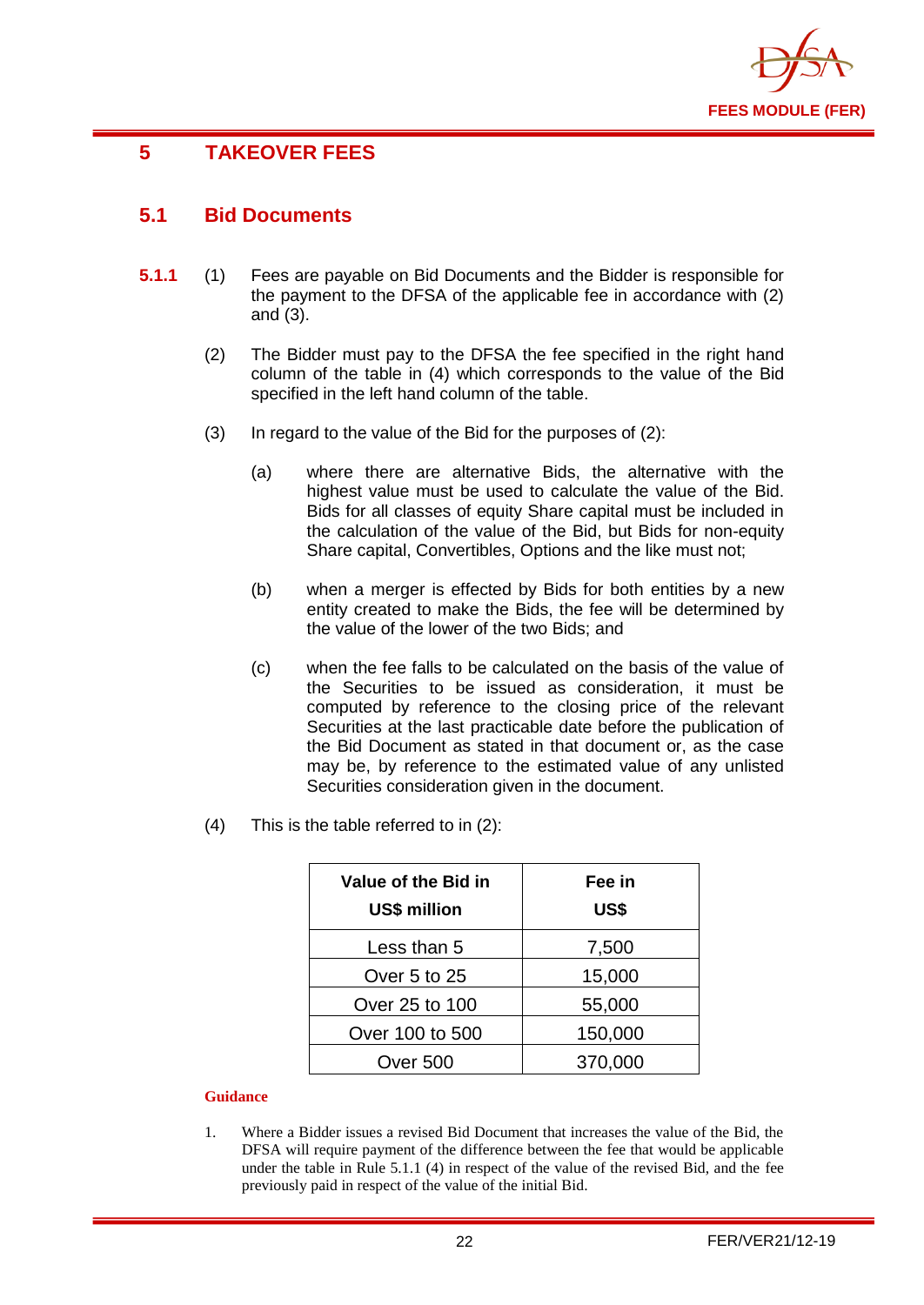

- 2. In relation to the giving of an estimated value of any unlisted Securities consideration, see TKO Rule 1.4.1 (m).
- **5.1.2** In all cases a note setting out the calculation of the fee must accompany the Bid Document provided to the DFSA. If the Bid is revised, a similar note must be provided with the revised Bid Document and any necessary further payment.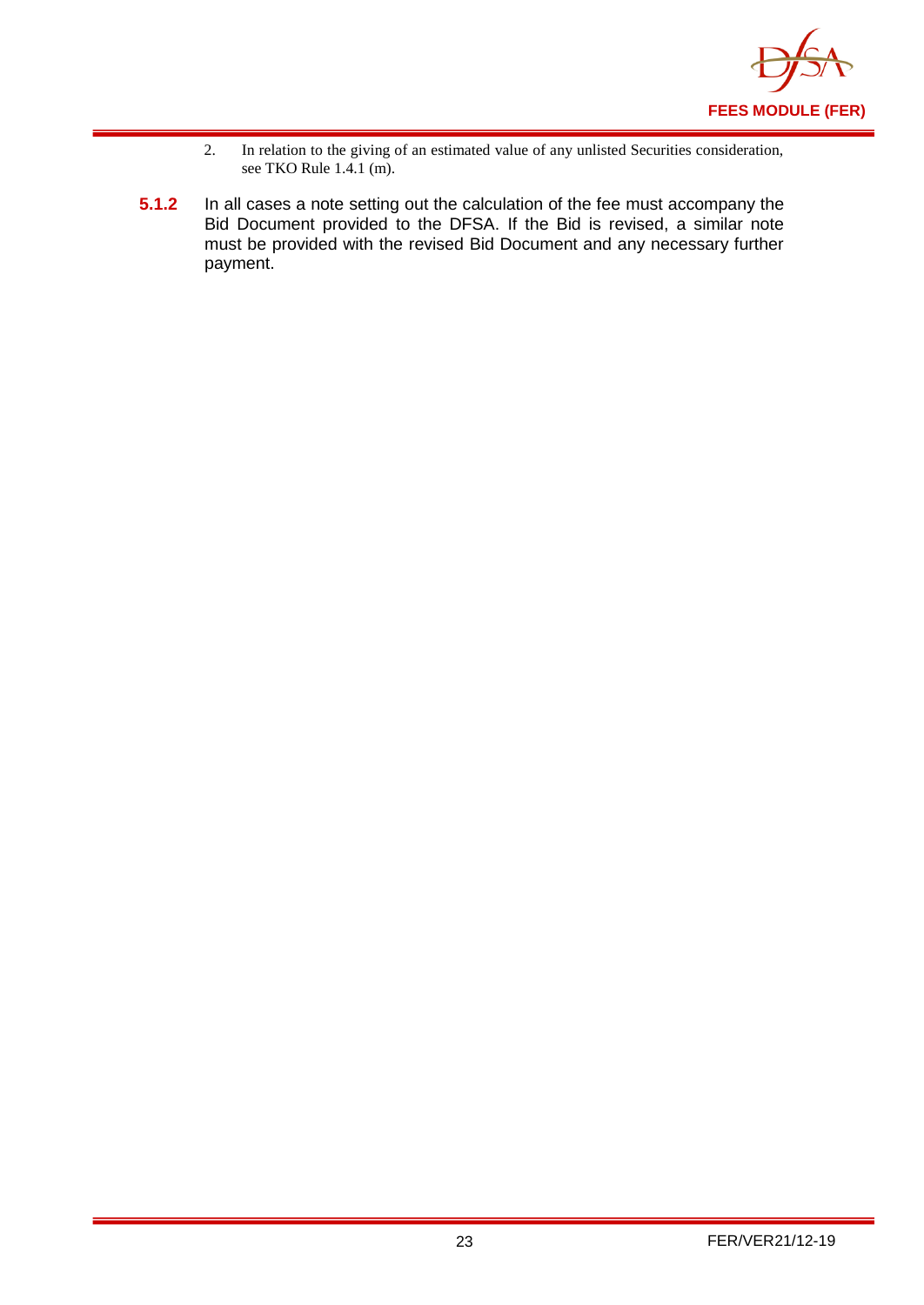

## <span id="page-25-0"></span>**6 FEES FOR OTHER SUPERVISORY EVENTS**

#### **Application to approve change of control**

- **6.1.1** A Person applying for written approval to acquire or to increase its level of control in a Domestic Firm must pay to the DFSA an application fee of:
	- (a) \$5,000 if the application is complex; or
	- (b) \$3,000 in any other case.
- **6.1.2** A Person applying for written approval to become the Controller of or to increase its level of control in an Authorised Market Institution must pay to the DFSA an application fee of:
	- (a) \$5,000 if the application is complex; or
	- (b) \$3,000 in any other case.
- **6.1.3** An application is 'complex' for the purposes of Rule 6.1.1 or 6.1.2 if the Person who proposes to acquire, become a Controller of, or increase its level of control in, the relevant Authorised Person:
	- (a) is from a jurisdiction where there is no bilateral memorandum of understanding in place between the DFSA and the relevant Financial Services Regulator in that jurisdiction;
	- (b) has no experience of operating or controlling the type of business to which the application relates;
	- (c) has previously contravened any legislation or been the subject of enforcement, supervisory or civil action by a government body or agency, the DFSA or any other Financial Services Regulator;
	- (d) is a Controller of another Authorised Person in the DIFC and approval of the application may give rise to a material conflict of interest; or
	- (e) proposes, in connection with the acquisition or change of control, to change the business model, business activities or senior management of the Authorised Person.

#### **Request to withdraw a Licence**

- **6.1.4** An Authorised Person applying to have its Licence withdrawn must pay to the DFSA an application fee of \$5,000 if, when it applies, the Authorised Person:
	- (a) Provides Custody;
	- (b) has Deposits that must be repaid;
	- (c) holds or controls Client Assets or Insurance Monies;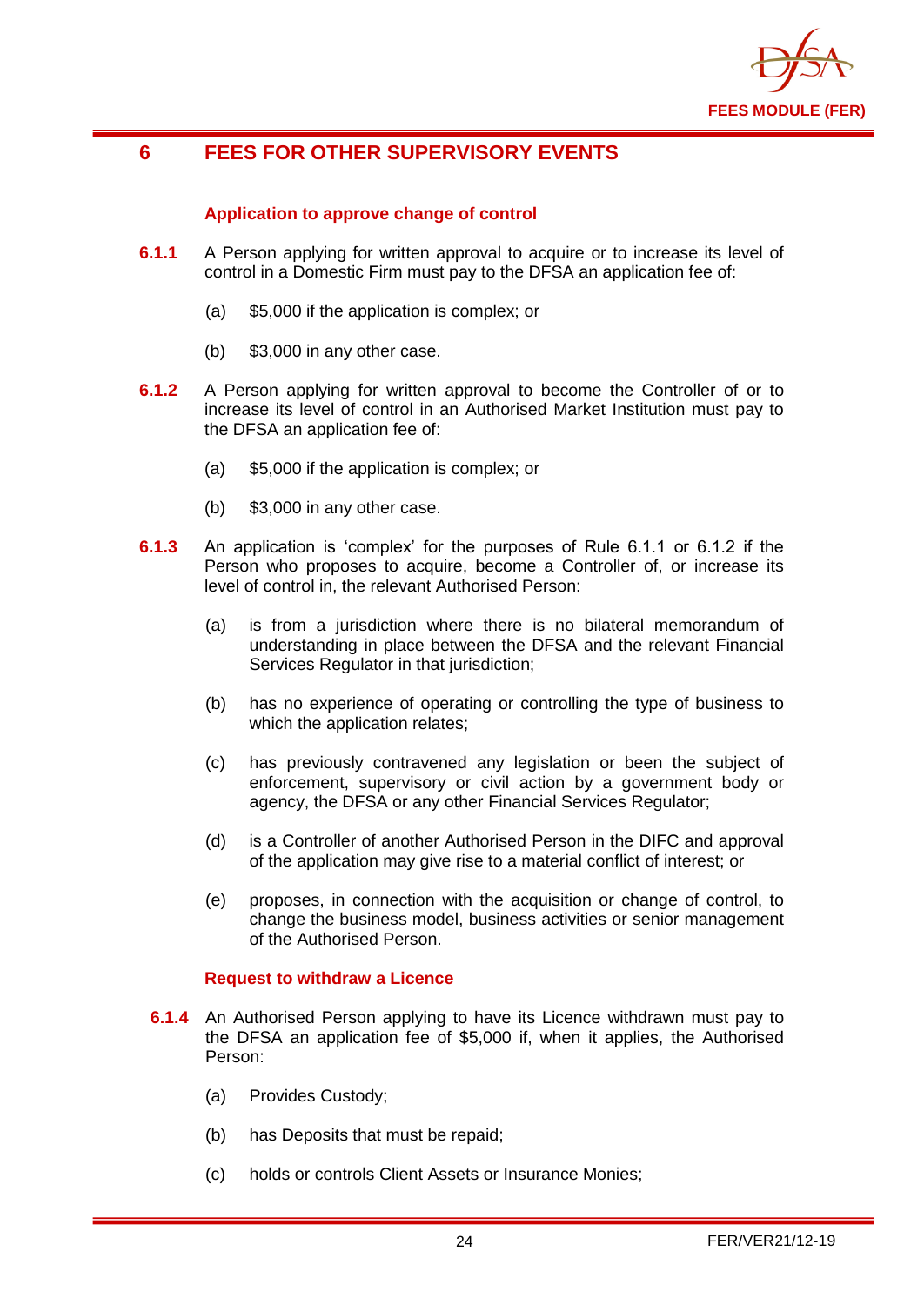

- (d) has a significant liability to a creditor;
- (e) is the subject of a civil claim made by a Client; or
- (f) is the subject of enforcement, supervisory or civil proceedings by the DFSA or a Financial Services Regulator.

**Opening a branch or subsidiary in another jurisdiction** 

- **6.1.5** (1) A Domestic Firm must pay to the DFSA the fee specified in (2) if it notifies the DFSA of either:
	- (a) the proposed establishment of a branch office or subsidiary outside the DIFC; or
	- (b) the proposed Major Acquisition of a Body Corporate outside the DIFC.
	- (2) The notification fee under (1) is an amount equal to 50% of the fee that applies under Rule 3.2.1(2)(a).